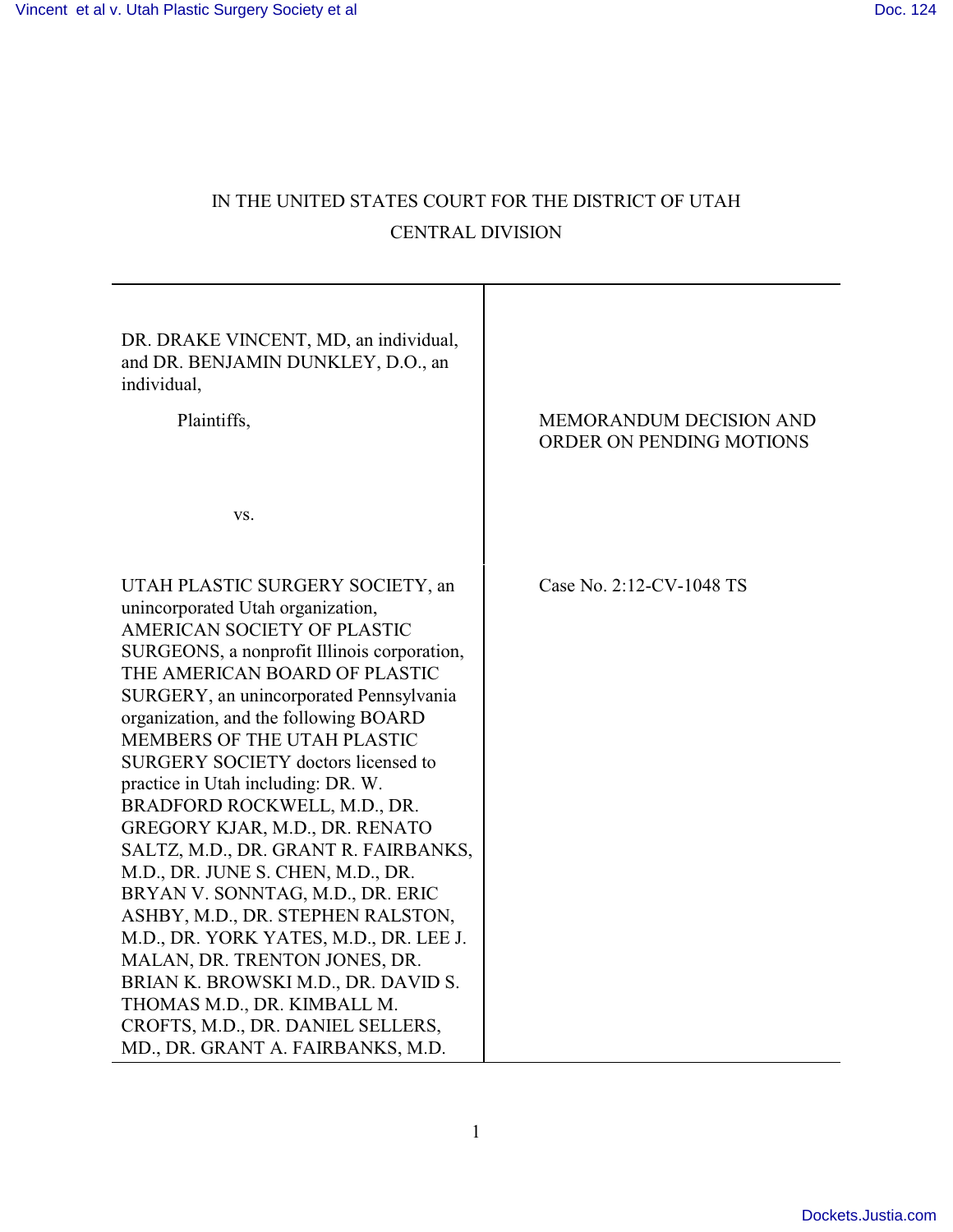DR. CHRISTINE A. CHENG, M.D., DR. R. SCOTT HAUPT, M.D., DR. JAMES M. CLAYTON, M.D.; DOES 1-10, individuals, and DOES CORPORATIONS 1-10, corporations,

Defendants.

This matter is before the Court on Defendants June S. Chen, Christine A. Cheng, James M. Clayton, Kimball M. Crofts, Gregory Kjar, Lee J. Malan, Stephen Ralston, and David S. Thomas's Motion to Dismiss;<sup>1</sup> Defendant Utah Plastic Surgery Society's ("UPSS") Motion to Dismiss;<sup>2</sup> Defendants Grant R. Fairbanks, Grant A. Fairbanks, and York Yates's Motion to Dismiss;<sup>3</sup> and the American Board of Plastic Surgery, Inc.'s ("ABPS") Motion to Dismiss and Motion for Joinder.<sup>4</sup> Also before the Court are Plaintiffs Drake Vincent and Benjamin Dunkley's Motion to Supplement Opposition to Defendant Chen et al Motion to Dismiss<sup>5</sup> and Defendants W. Bradford Rockwell, Eric Ashby, Trenton Jones, Brian K. Browski, R. Scott Haupt, Renato Saltz, Daniel Sellers, Grant R. Fairbanks, Grant A. Fairbanks, York Yates, Brian Sonntag, American Society of Plastic Surgeons ("ASPS"), and UPSS's Motions for Joinder. <sup>6</sup>

- $3$ Docket No. 77.
- $4$ Docket No. 94.
- ${}^5$ Docket No. 107.

 $1$ Docket No. 53.

 $2$ Docket No. 59.

Docket Nos. 61, 63, 65, 76, 78, 86, 93, 94, 113, 120. <sup>6</sup>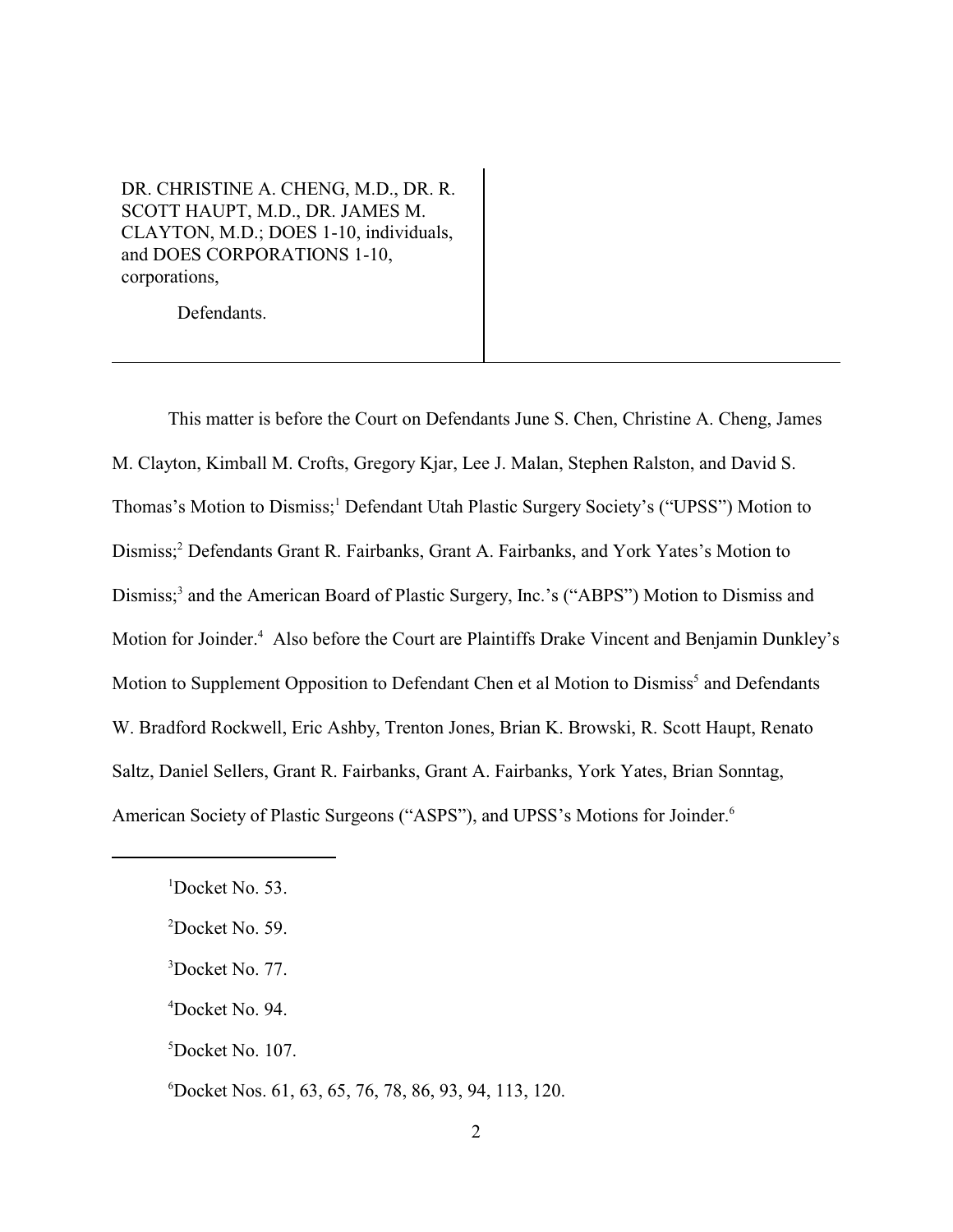This matter came before the Court for oral argument on August 22, 2013. The Court has reviewed the briefs, considered the arguments raised in oral argument and, being otherwise fully informed, is prepared to rule on the parties' motions. For the reasons discussed more fully below, the Court will grant Plaintiffs' Motion to Supplement and Defendants' Motions for Joinder, and will grant in part and deny in part Defendants' Motions to Dismiss.

#### I. BACKGROUND

Plaintiffs Vincent and Dunkley are Utah-licensed practicing physicians and are residents of Utah. Defendant UPSS is an unincorporated entity with its headquarters and affiliated member physicians located in Utah. Defendant ABPS is a non-profit Illinois corporation with its principal place of business in Philadelphia, Pennsylvania.<sup>7</sup> Defendant ASPS is also a non-profit Illinois corporation. The remaining physician Defendants are residents of Utah.

Plaintiffs are cosmetic surgeons. Cosmetic surgery is a medical specialty dedicated exclusively to the enhancement of appearance through surgical and medical techniques. Cosmetic surgery is performed by surgeons from a variety of disciplines. Defendants are plastic surgeons. Plastic surgery is a medical specialty dedicated to the reconstruction of facial and body defects due to birth disorders, trauma, burns, and disease.

Plaintiffs allege that Defendants have engaged in a comprehensive effort to eliminate cosmetic surgeons such as Plaintiffs from competing in the cosmetic surgery market. Plaintiffs complain specifically of billboards, internet advertisements, and statements made by one of the

<sup>&</sup>lt;sup>7</sup>Plaintiffs allege that ABPS is a Pennsylvania unincorporated entity. However, Defendant ABPS's unopposed affidavit clarifies that it is a non-profit Illinois corporation. *See* Docket No. 94 Ex. 1, at 1.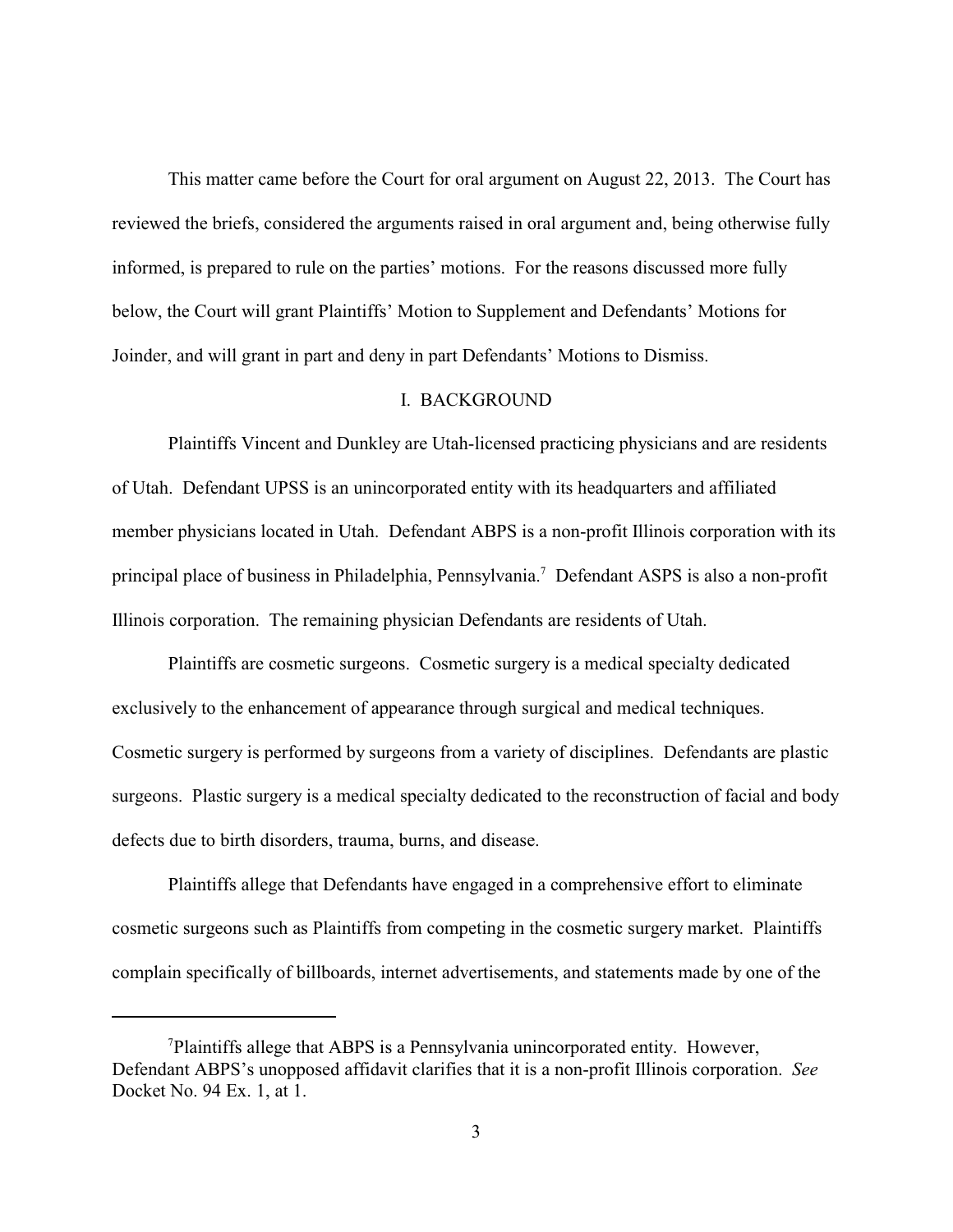Defendants to a news reporter. Plaintiffs allege that Defendants' advertising campaign is funded by contributions Defendant Fairbanks solicited from the physician Defendants, ABPS, and ASPS.

Plaintiffs allege that Defendants placed billboards on Interstate 15 along the Wasatch Front that were fashioned to look as though they were "Public Safety Announcements."<sup>8</sup> One such billboard pictures a young woman with a distressed look on her face with the caption "I didn't know . . . [m]y 'Cosmetic Surgeon' wasn't a Plastic Surgeon."<sup>9</sup> The billboards also display the emblems of UPSS and ABPS and the internet link www.safeplasticsurgeryutah.com.

Plaintiffs complain of messages found on UPSS's website, including the title "Cheaper, Faster, Scarier" and "Lack of Training Can be Deadly in Cosmetic Surgery."<sup>10</sup> The website also contains the UPSS and ABPS emblem. Below the internet advertisements, the body of the website contains a brief profile of each of the member physicians, including their picture, name, phone number, and email address.

Plaintiffs allege that on or about August 13, 2012, Defendant Fairbanks gave an interview to ABC 4 News in Salt Lake City, Utah.<sup>11</sup> Plaintiffs allege that during the interview, Defendant

 $^{9}$ *Id*. at 15.

 ${}^{8}$ Docket No. 2, at 14.

 $^{10}$ *Id.* at 16–17.

 $11$ <sup>The Court would note that there are two Dr. Fairbanks among the Defendants in this 11</sup> case and it is impossible to ascertain from Plaintiffs' Complaint and the relevant briefing which Defendant Fairbanks is alleged to have made the statements at issue.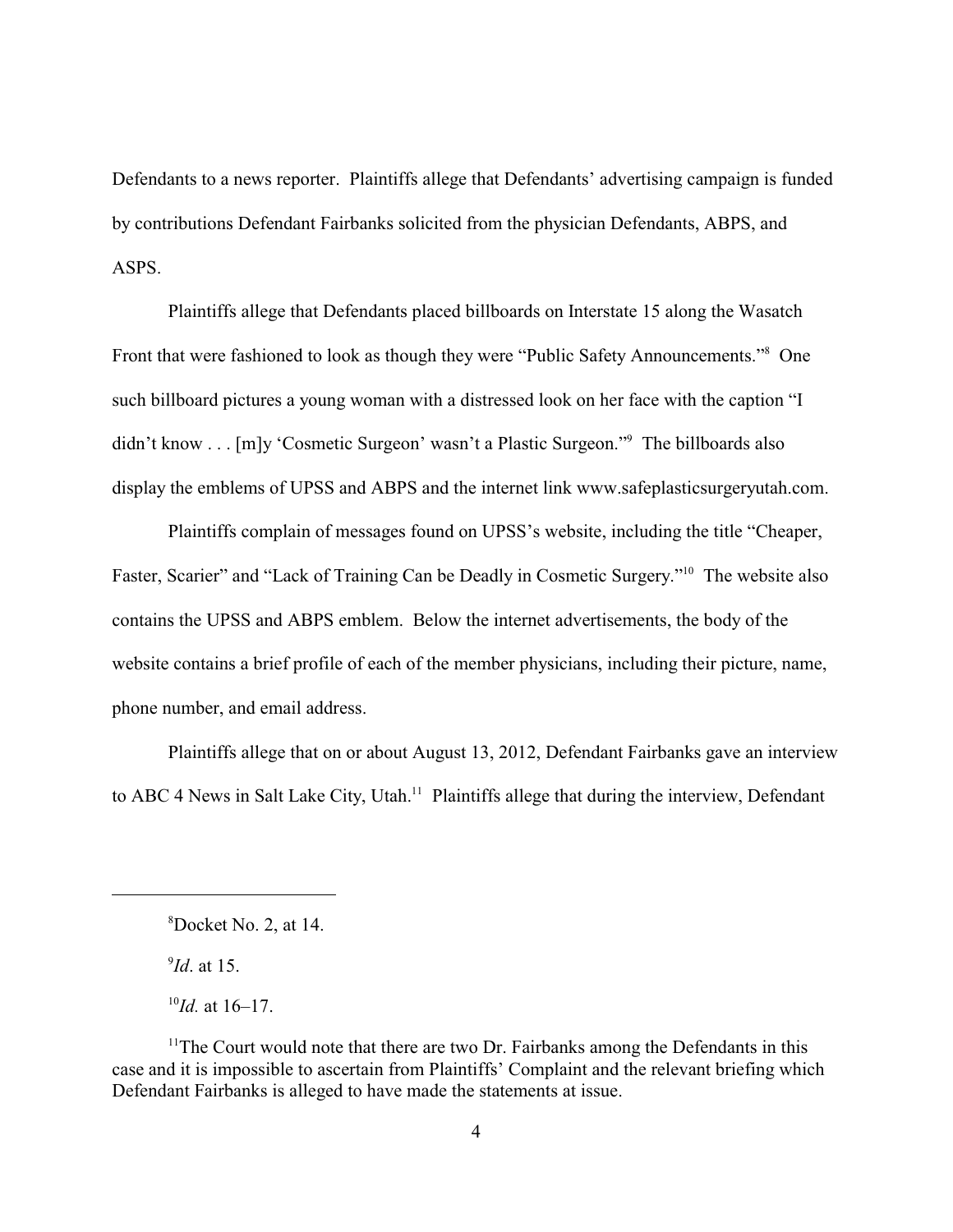Fairbanks stated that "there is a dentist doing breast augmentation and an ob-gyn doing lipo."<sup>12</sup> Defendant Fairbanks indicated that patients believe these physicians are plastic surgeons when in fact they are not unless they are board certified.

Plaintiffs further allege that Defendants have indicated to Plaintiff Vincent's public relations spokesman that they intend to run an ad campaign to make the public aware of Plaintiffs' alleged incompetency. According to Plaintiffs, Defendant Sonntag has stated that there will be a campaign against Plaintiff Vincent through the use of billboards with the following message: "Did you know your Tummy Tuck was done by a dentist."<sup>13</sup>

On October 18, 2012, Plaintiffs sent a letter to Defendants "making it clear that the Plaintiffs had been damaged 'to a degree that will not be easy to completely ascertain as a result of the roadside billboards.'"<sup>14</sup> Plaintiffs allege that Defendants' actions have had a cooling effect on their cosmetic surgery businesses. In their letter, Plaintiffs requested that Defendants cease and desist the above-described marketing efforts. Plaintiffs filed the instant suit on November 9, 2012.

## II. STANDARD OF REVIEW

# A. RULE 12(b)(2)

Federal Rule of Civil Procedure 12(b)(2) is the vehicle by which a party may move for dismissal based on lack of personal jurisdiction. Plaintiffs bear the burden of establishing the

 $^{13}$ *Id.* at 20.

 $12$ Docket No. 2, at 19.

 $^{14}$ *Id.* at 21.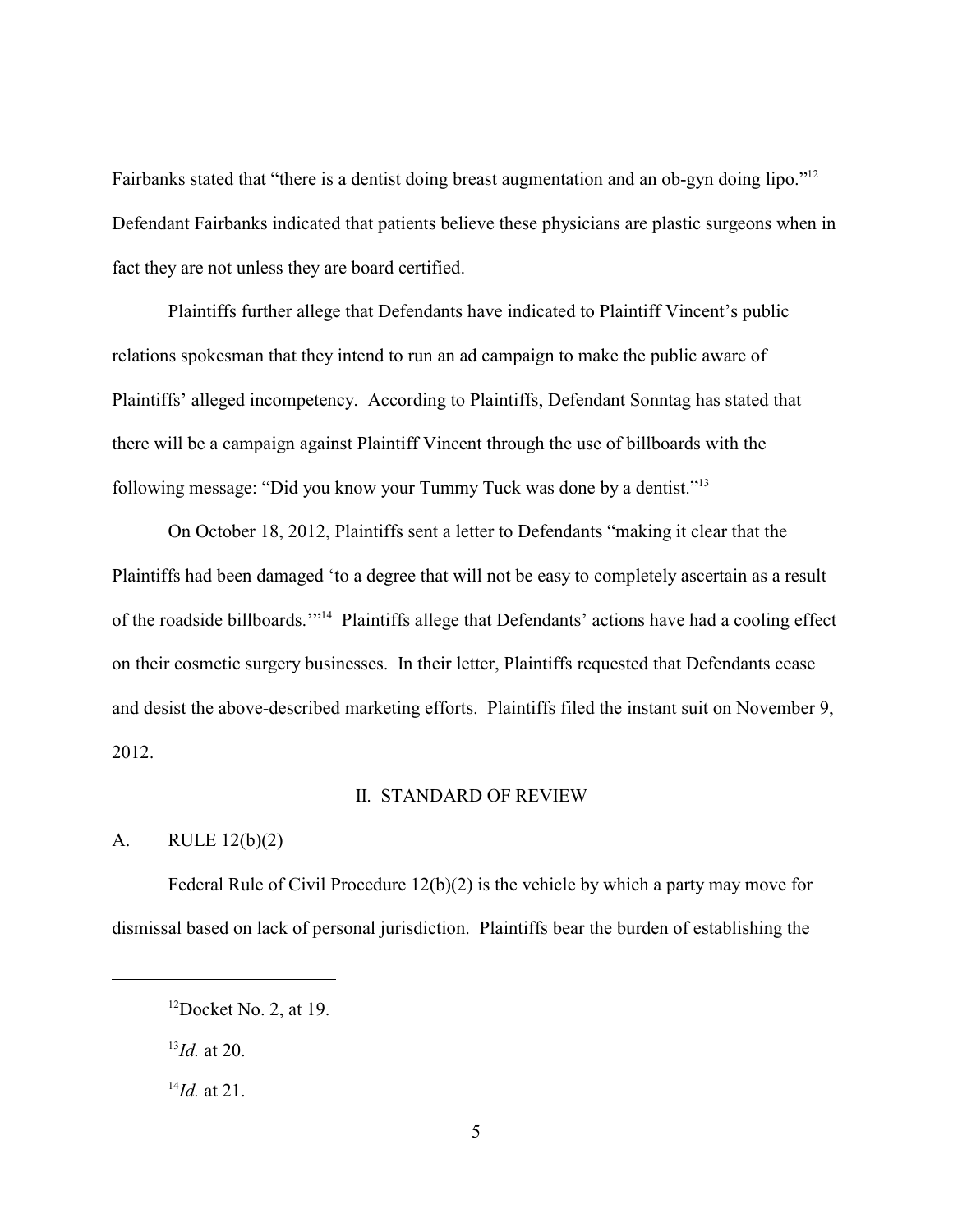Court's jurisdiction.<sup>15</sup> When a motion to dismiss for lack of personal jurisdiction is brought before trial and supported by affidavits and other written materials, however, Plaintiffs need only make a prima facie showing of jurisdiction.<sup>16</sup> "The 'well pled facts' of the complaint must be accepted as true if uncontroverted by the defendant's affidavits, and factual disputes at this initial stage must be resolved in the plaintiff's favor when the parties present conflicting affidavits."<sup>17</sup>

#### B. RULE 12(b)(6)

In considering a motion to dismiss for failure to state a claim upon which relief can be granted under Federal Rule of Civil Procedure 12(b)(6), all well pled factual allegations, as distinguished from conclusory allegations, are accepted as true and viewed in the light most favorable to Plaintiffs as the nonmoving party.<sup>18</sup> Plaintiffs must provide "enough facts to state a claim to relief that is plausible on its face,"<sup>19</sup> which requires "more than an unadorned, thedefendant-unlawfully harmed-me accusation."<sup>20</sup>

"A pleading that offers 'labels and conclusions' or 'a formulaic recitation of the elements of a cause of action will not do.' Nor does a complaint suffice if it tenders 'naked assertion[s]'

<sup>15</sup> Kuenzle v. HTM Sport-Und Freizeitgeräte AG, 102 F.3d 453, 456 (10th Cir. 1996). <sup>16</sup> Wenz v. Memery Crystal, 55 F.3d 1503, 1505 (10th Cir. 1995).

<sup>17</sup> Fed. Deposit Ins. Corp. v. Oaklawn Apartments, 959 F.2d 170, 174 (10th Cir. 1992). <sup>18</sup>GFF Corp. v. Associated Wholesale Grocers, Inc., 130 F.3d 1381, 1384 (10th Cir. 1997).

<sup>19</sup>Bell Atl. Corp. v. Twombly, 550 U.S. 544, 547 (2007). <sup>20</sup>*Ashcroft v. Iqbal*, 556 U.S. 662, 678 (2009).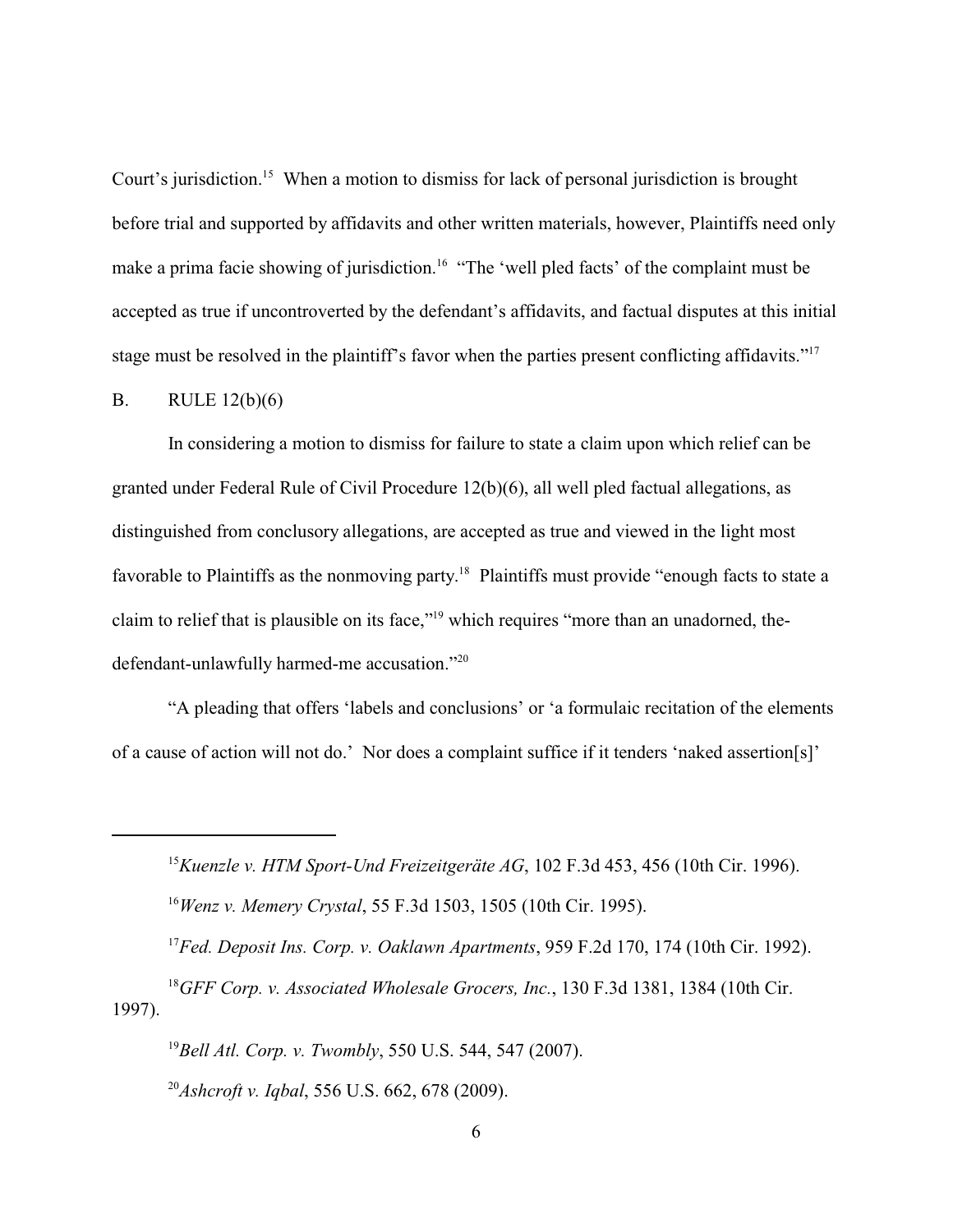devoid of 'further factual enhancement.'"<sup>21</sup> "The court's function on a Rule  $12(b)(6)$  motion is not to weigh potential evidence that the parties might present at trial, but to assess whether the plaintiff's complaint alone is legally sufficient to state a claim for which relief may be granted."<sup>22</sup> As the Court in *Iqbal* stated,

only a complaint that states a plausible claim for relief survives a motion to dismiss. Determining whether a complaint states a plausible claim for relief will . . . be a context-specific task that requires the reviewing court to draw on its judicial experience and common sense. But where the well-pleaded facts do not permit the court to infer more than the mere possibility of misconduct, the complaint has alleged—but it has not show[n]—that the pleader is entitled to relief<sup>23</sup>

#### III. DISCUSSION

Defendant ABPS moves for dismissal under Rule 12(b)(2) on the grounds that it has insufficient contacts with this forum to justify the exercise of personal jurisdiction. The remaining Defendants move for dismissal of Plaintiffs' claims for failure to state a claim under Rule 12(b)(6). Plaintiffs oppose Defendants' Motions to Dismiss and request that the Court consider the arguments made in their separate oppositions jointly. In turn, the majority of the Defendants move to join in arguments made by others for dismissal.

A. JOINDER AND SUPPLEMENT

Many of the Defendants are named purely in their role as members of UPSS. Rather than file separate reasoned motions to dismiss, these Defendants seek to join in the arguments made

 $I^2Id$ . (quoting *Twombly*, 550 U.S. at 557) (alteration in original).

<sup>&</sup>lt;sup>22</sup>Miller v. Glanz, 948 F.2d 1562, 1565 (10th Cir. 1991).

 $\mu$ <sup>23</sup>*Iqbal*, 556 U.S. at 679 (alteration in original) (internal quotation marks and citations omitted).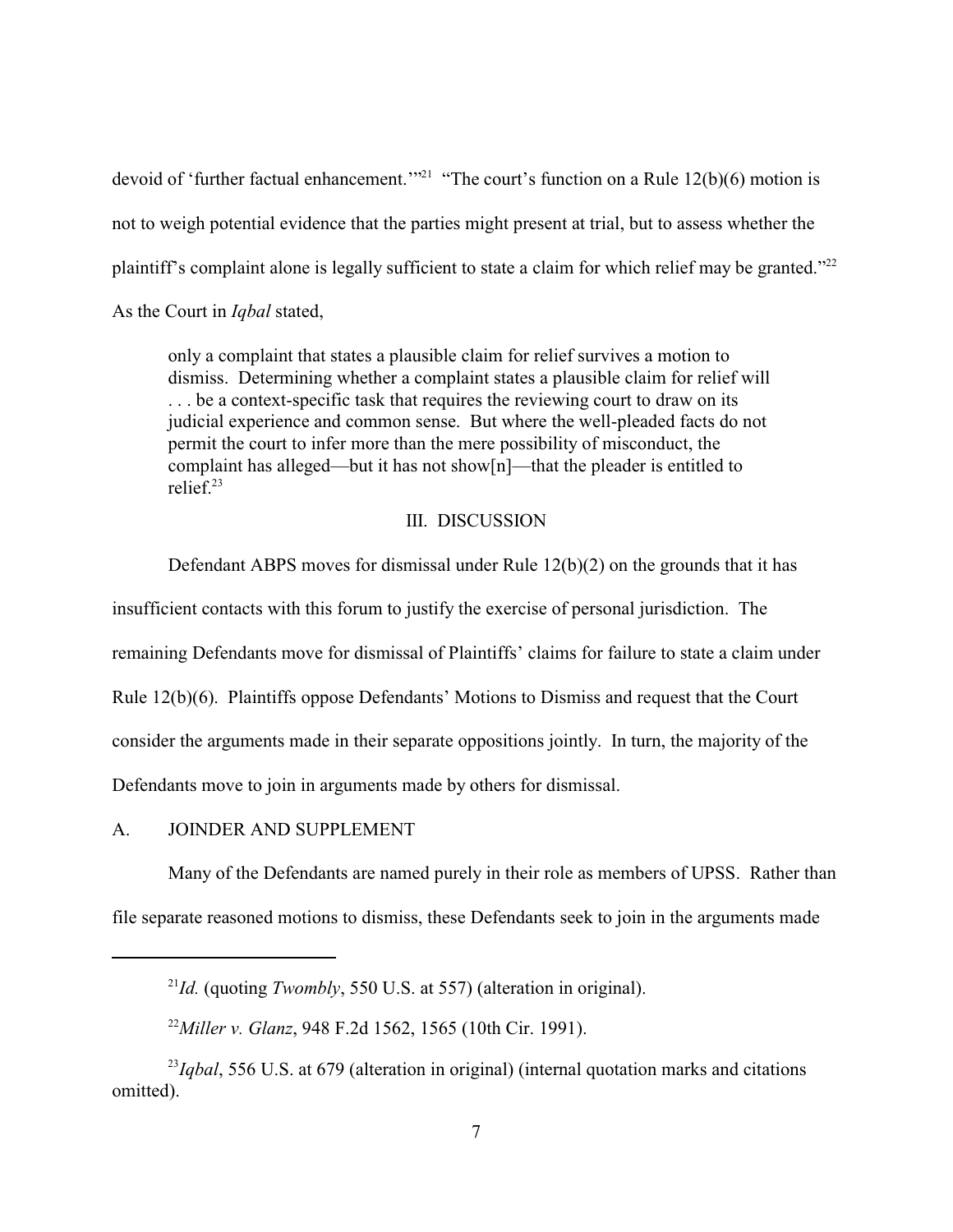by other Defendants. Similarly, Plaintiffs seek to supplement their separate oppositions to the various motions to dismiss to include arguments made in support of each of their claims.

It is in this Court's discretion to allow supplemental briefing.<sup>24</sup> The purpose of the Federal Rules and this Court's rules on briefing motions is to "secure the just, speedy, and inexpensive determination of every action and proceeding."<sup>25</sup> The parties have each had an opportunity to review and respond to all of the arguments raised at this stage of the proceeding. Further, the Court heard oral argument and allowed the parties an opportunity to address any issues not adequately addressed in the briefing. In light of this full opportunity to be heard, the Court finds that it is in the interest of justice and the speedy resolution of this matter to grant Defendants' Motions for Joinder and Plaintiffs' Motion to Supplement.

#### B. JURISDICTION OVER ABPS

ABPS moves for dismissal from this suit on the grounds that exercising jurisdiction over it would not comport with due process because ABPS lacks sufficient contacts with this district and it would be inconvenient for ABPS to litigate in this forum. Plaintiffs contend that the allegations of their Complaint demonstrate that ABPS has sufficient contacts with the forum to justify the Court exercising jurisdiction over it. In the event the Court rejects its jurisdictional arguments, ABPS moves to join in the other Defendants' Motions to Dismiss under 12(b)(6).

<sup>&</sup>lt;sup>24</sup>See DUCivR 7-1(A) ("No additional memoranda will be considered without leave of court.").

 $^{25}$ Fed. R. Civ. P. 1.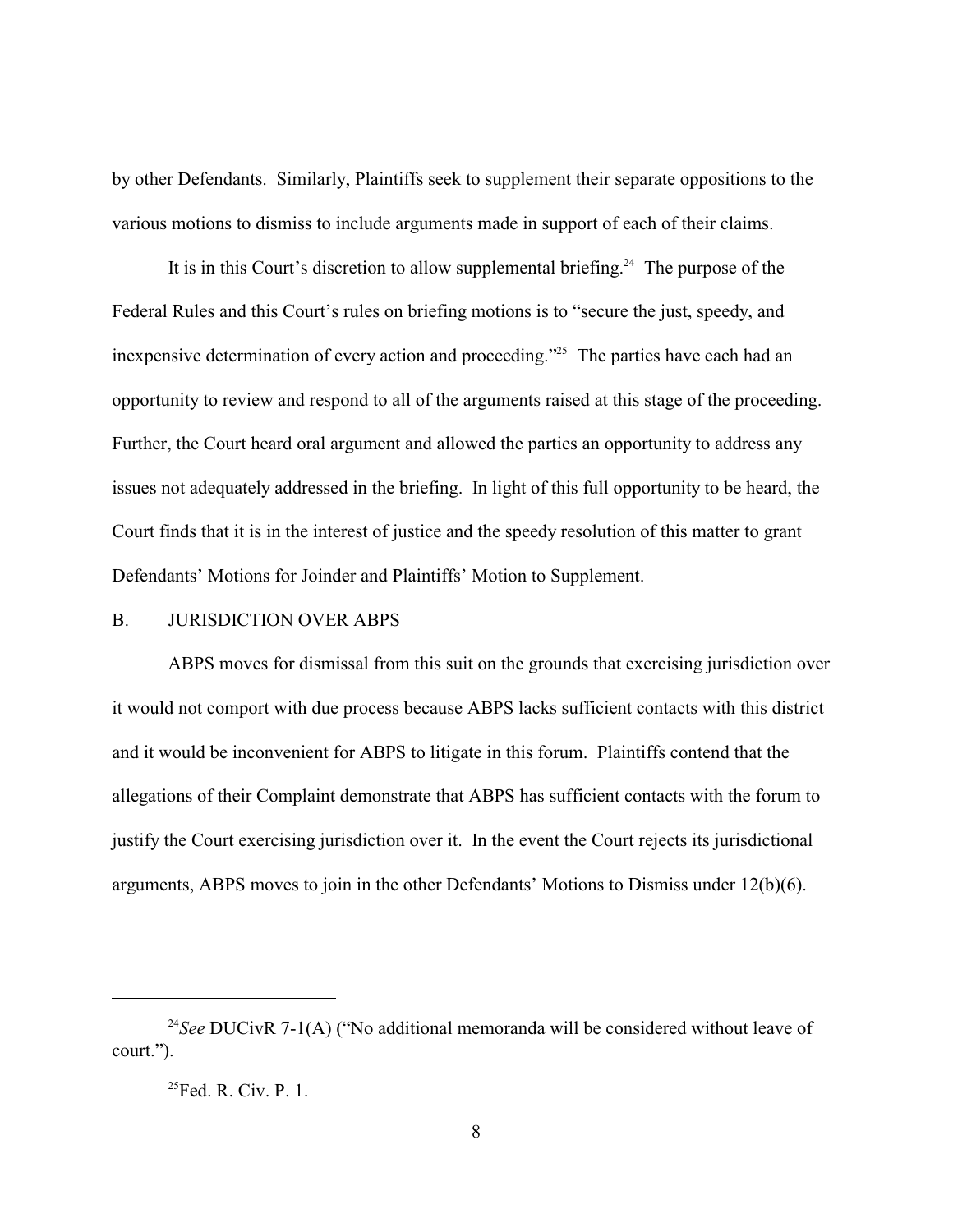"Before a federal court can assert personal jurisdiction over a defendant in a federal question case, the court must determine (1) 'whether the applicable statute potentially confers jurisdiction' by authorizing service of process on the defendant and (2) 'whether the exercise of jurisdiction comports with due process."<sup>26</sup>

Plaintiffs bring federal claims under the Sherman Antitrust Act and the Lanham Act. Numerous courts have held that the "Lanham Act does not, by itself, provide for nationwide service of process."<sup>27</sup> Federal antitrust laws, however, provide for statutory nationwide service of process by virtue of 15 U.S.C.  $\S 22.^{28}$  That sections provides that:

Any suit, action, or proceeding under the antitrust laws against a corporation may be brought not only in the judicial district whereof it is an inhabitant, but also in any district wherein it may be found or transacts business; and all process in such cases may be served in the district of which it is an inhabitant, or wherever it may be found.

<sup>26</sup>Peay v. BellSouth Med. Assistance Plan, 205 F.3d 1206, 1209 (10th Cir. 2000) (quoting *Republic of Pan. v. BCCI Holdings (Luxembourg) S.A.*, 119 F.3d 935, 942 (11th Cir. 1997)).

<sup>27</sup> Capitol Fed. Sav. Bank v. E. Bank Corp., 493 F. Supp. 2d 1150, 1158 (D. Kan. 2007); *see also Allison v. Wise*, 621 F. Supp. 2d 1114, 1117 n.1 (D. Colo. 2007) ("Neither the Copyright Act nor the Lanham Act, both invoked here, provides for nationwide service of process.").

<sup>28</sup> See Phone Directories Co., Inc. v. Contel Corp., 786 F. Supp. 930, 942 (D. Utah 1992) (holding that § 22 is a nationwide service of process provision).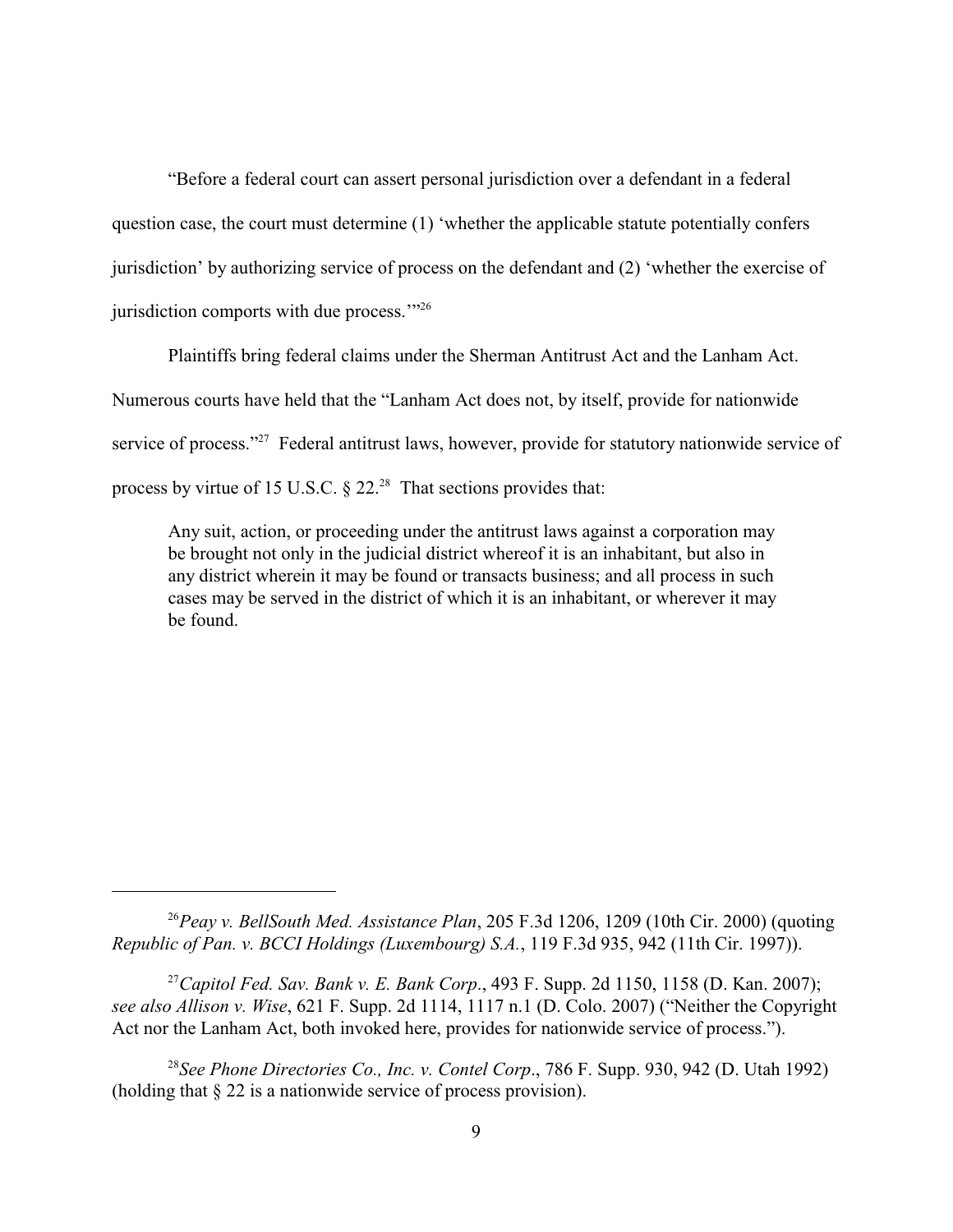As Defendant ABPS is a non-profit corporation, it is subject to  $\S 22$ <sup>29</sup>. It follows that jurisdiction over ABPS is statutorily authorized. Jurisdiction is therefore proper as long as the exercise of such jurisdiction comports with due process.<sup>30</sup>

"In a federal question case, personal jurisdiction flows from and is limited by the Due Process Clause of the Fifth Amendment."<sup>31</sup> In *Peay v. BellSouth Medical Assistance Plan*, the Tenth Circuit compared the Fifth Amendment due process limitations to "those of the Fourteenth Amendment's Due Process Clause in some respects, that is 'protecting an individual's liberty interest in avoiding the burdens of litigating in an unfair or unreasonable forum' and the *International Shoe* doctrine of not offending 'traditional notions of fair play and substantial justice.""<sup>32</sup>

While recognizing the similarities between the Fifth Amendment and Fourteenth Amendment due process clauses, the *Peay* court nevertheless modified the minimum contacts analysis to be applied under the Fifth Amendment. "First, the court shifted the burden from the plaintiff, who typically has the burden of making a prima facie showing that personal jurisdiction is proper. Instead, the Tenth Circuit placed the burden on the defendant to show, in the first

 $I^{32}Id$ , at 1215 (quoting *Peay*, 205 F.3d at 1211).

<sup>&</sup>lt;sup>29</sup> See Cal. Clippers, Inc. v. U. S. Soccer Football Ass'n, 314 F. Supp. 1057, 1061–62 (N.D. Cal. 1970); *Thill Sec. Corp. v. N.Y. Stock Exch*., 283 F. Supp. 239, 242 (E.D. Wis. 1968); *Pac. Seafarers, Inc. v. Pac. Far E. Line*, 48 F.R.D. 347, 349 (D.D.C. 1969).

<sup>&</sup>lt;sup>30</sup>See Peay, 205 F.3d at 1209.

*B-Steel of Kan., Inc., v. Tex. Indus., Inc*., 229 F. Supp. 2d 1209, 1214 (10th Cir. 2002) <sup>31</sup> (citing *Peay*, 205 F.3d at 1210).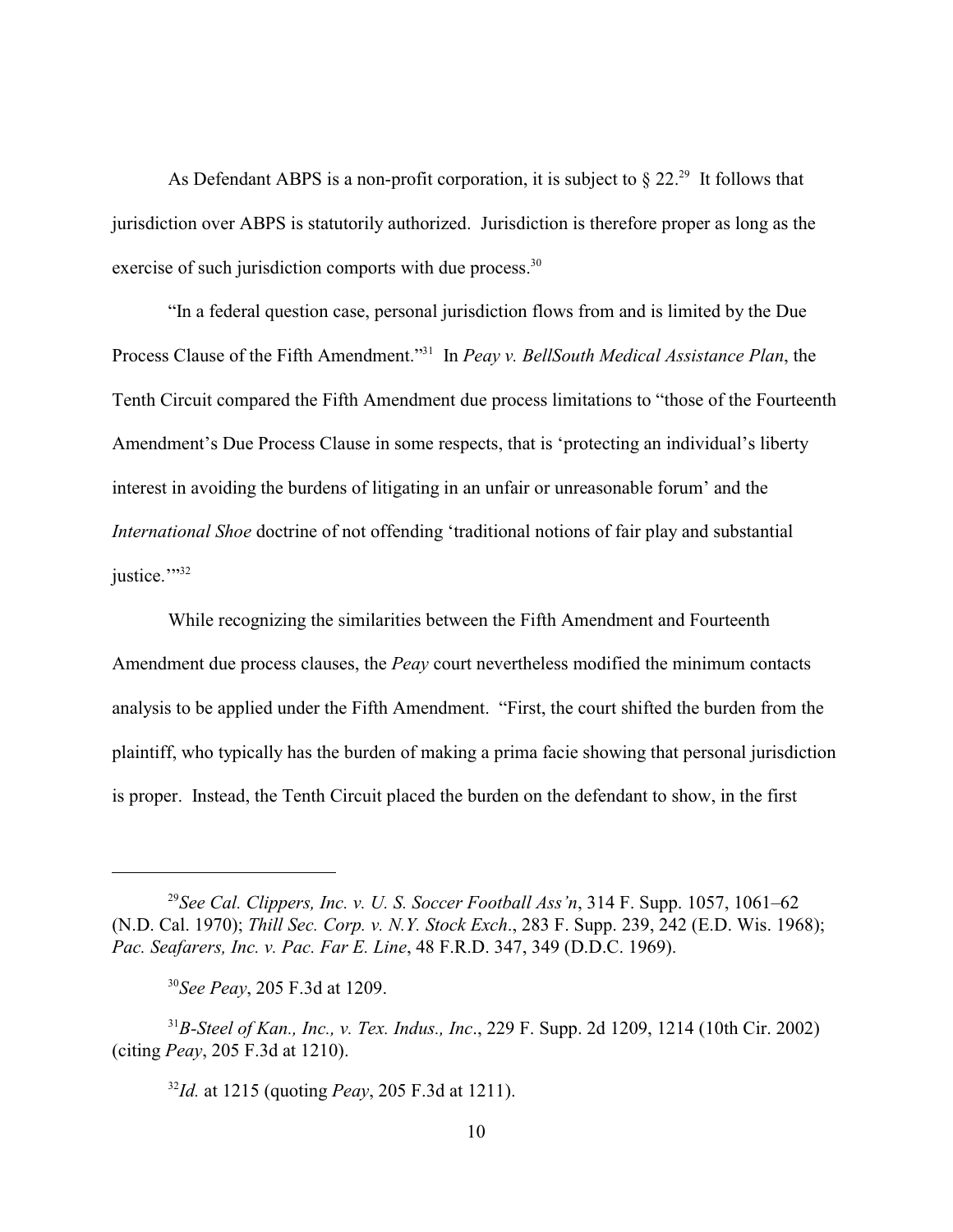instance, 'that his liberty interests actually have been infringed.'"<sup>33</sup> Defendant must also demonstrate that "the exercise of jurisdiction in the chosen forum will 'make litigation so gravely difficult and inconvenient that he unfairly is at a severe disadvantage in comparison to his opponent."

The *Peay* court provided the following factors to be considered when evaluating whether a defendant has met his "burden of establishing constitutionally significant inconvenience:"<sup>35</sup>

(1) the extent of the defendant's contacts with the place where the action was filed; (2) the inconvenience to the defendant of having to defend in a jurisdiction other than that of his residence or place of business, including (a) the nature and extent and interstate character of the defendant's business, (b) the defendant's access to counsel, and (c) the distance from the defendant to the place where the action was brought; (3) judicial economy; (4) the probable situs of the discovery proceedings and the extent to which the discovery proceedings will take place outside the state of the defendant's residence or place of business; and (5) the nature of the regulated activity in question and the extent of impact that the defendant's activities have beyond the borders of his state of residence or business  $36$ 

Further, the court emphasized that "it is only in highly unusual cases that inconvenience

will rise to a level of constitutional concern."<sup>37</sup> And, even where a defendant "successfully

demonstrates that litigation in the plaintiff's chosen forum is unduly inconvenient," jurisdiction

<sup>33</sup>*Id.* (quoting *Peay*, 205 F.3d at 1212).

*Peay*, 205 F.3d at 1212 (quoting *Burger King Corp. v. Rudzewicz*, 471 U.S. 462, <sup>34</sup> 470–77 (1985)).

 $^{35}$ Id. (quoting *Republic of Pan*., 119 F.3d at 946).

<sup>36</sup>Id. (quoting *Oxford First Corp. v. PNC Liquidating Corp.*, 372 F. Supp. 191, 203 (E.D. Pa. 1974)).

 $I/d$ . (internal quotation marks and citation omitted).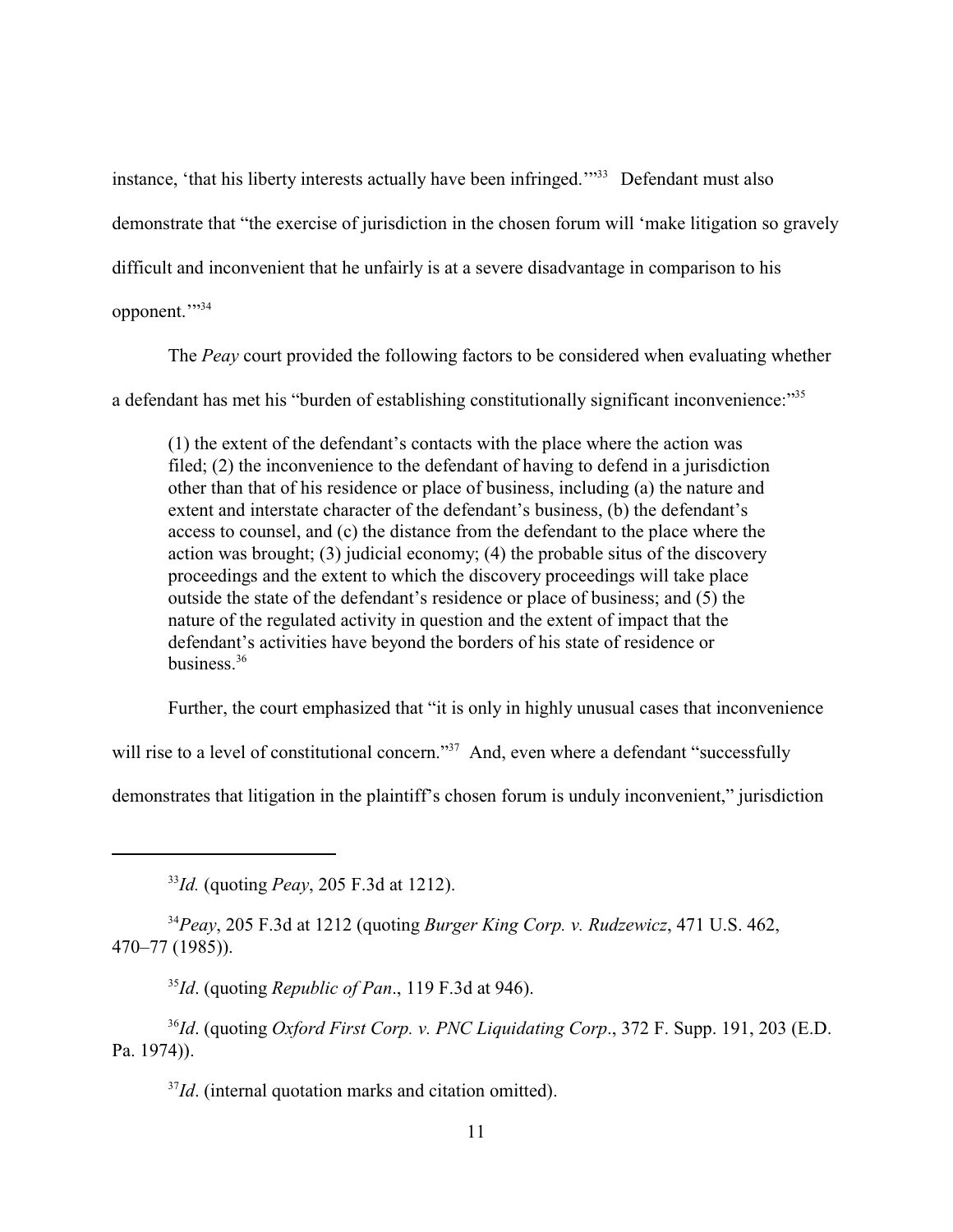may still "comport with due process if the federal interest in litigating in the chosen forum outweighs the burden imposed on the defendant."<sup>38</sup>

To determine whether infringement on the defendant's liberty is justified sufficiently by government interests, "courts should examine the federal policies advanced by the statute, the relationship between nationwide service of process and the advancement of these policies, the connection between the exercise of jurisdiction in the chosen forum and the plaintiff's vindication of his federal right, and concerns of judicial efficiency and economy. Where . . . Congress has provided for nationwide service of process, courts should presume that nationwide personal jurisdiction is necessary to further congressional objectives."<sup>39</sup>

Here, Defendant ABPS has provided a declaration from its executive director, R. Barrett

Noone, M.D., in support if its Motion to Dismiss. Dr. Noone attests that ABPS has no offices or employees in Utah, does not own any property in Utah, and is not registered to do business in Utah. According to Dr. Noone, ABPS's function is to certify physicians in the field of plastic surgery. The certification process involves a written examination that is administered by a third party independent contractor and an oral section that is administered by ABPS. The oral section of the exam has not been administered in Utah since the 1970s. A physician that passes the tests is granted a certification by ABPS. Written communications between ABPS and physicians in Utah consist of correspondence with candidates regarding the certification process, correspondence with board certified physicians regarding maintenance of the certification, and the mailing of an annual newsletter. Dr. Noone denies any involvement of ABPS in the advertising campaign at issue in this case.

 $I<sup>38</sup>Id$ . at 1213 (internal quotation marks and citation omitted).

 $I<sup>39</sup>Id$ . (quoting *Republic of Pan*., 119 F.3d at 948).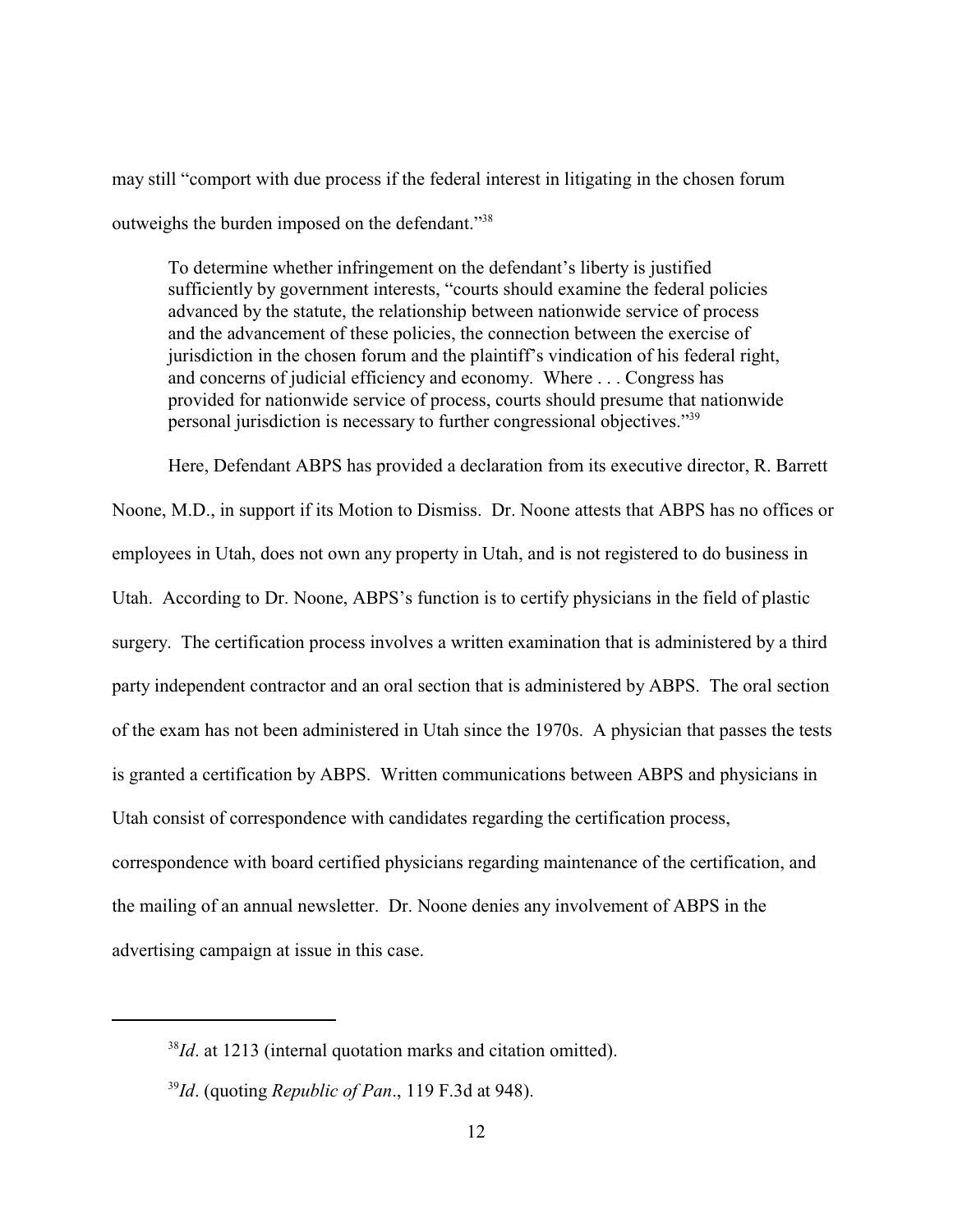Based on the foregoing evidence, the Court finds that Defendant has very few contacts with Utah. Such contacts are limited to the certifying of plastic surgeons who practice in Utah, and the mailing of an annual newsletter. That being said, defending in this forum will not be particularly difficult, because ABPS operates across state boundaries and has access to counsel. Further, given modern advances in technology and transportation, the distance from Pennsylvania to Utah does not support a finding of inconvenience.<sup>40</sup> Judicial economy also favors a finding of jurisdiction as the claims against ABPS may be heard jointly with those of the remaining Defendants. Indeed, Defendant ABPS has moved to join in the other Defendants' Motions to Dismiss under 12(b)(6). Were Plaintiffs required to bring their claims against ABPS in another forum, an additional court would be required to consider the same claims.

At this stage of the litigation, it appears that all discovery related to this dispute will occur within this forum. Plaintiffs' allegations are centered entirely on Utah, with the barest reference to the Western states. Finally, Plaintiffs' federal claims are brought pursuant to the Sherman Antitrust Act, which is highly remedial in nature. The Court construes that act broadly, in order to protect against any alleged violations. Thus, to the extent ABPS was involved in any conspiracy violative of the federal antitrust laws, such actions would be felt beyond the borders of Illinois or Pennsylvania, where ABPS is located and incorporated.

Upon consideration of the foregoing factors and the evidence provided by Defendant ABPS, the Court finds that Defendant ABPS has failed to meet its burden to demonstrate that its

 $^{40}$ *See id.* ("Certainly, in this age of instant communication and modern transportation, the burdens of litigating in a distant forum have lessened.") (internal quotation marks and citations omitted).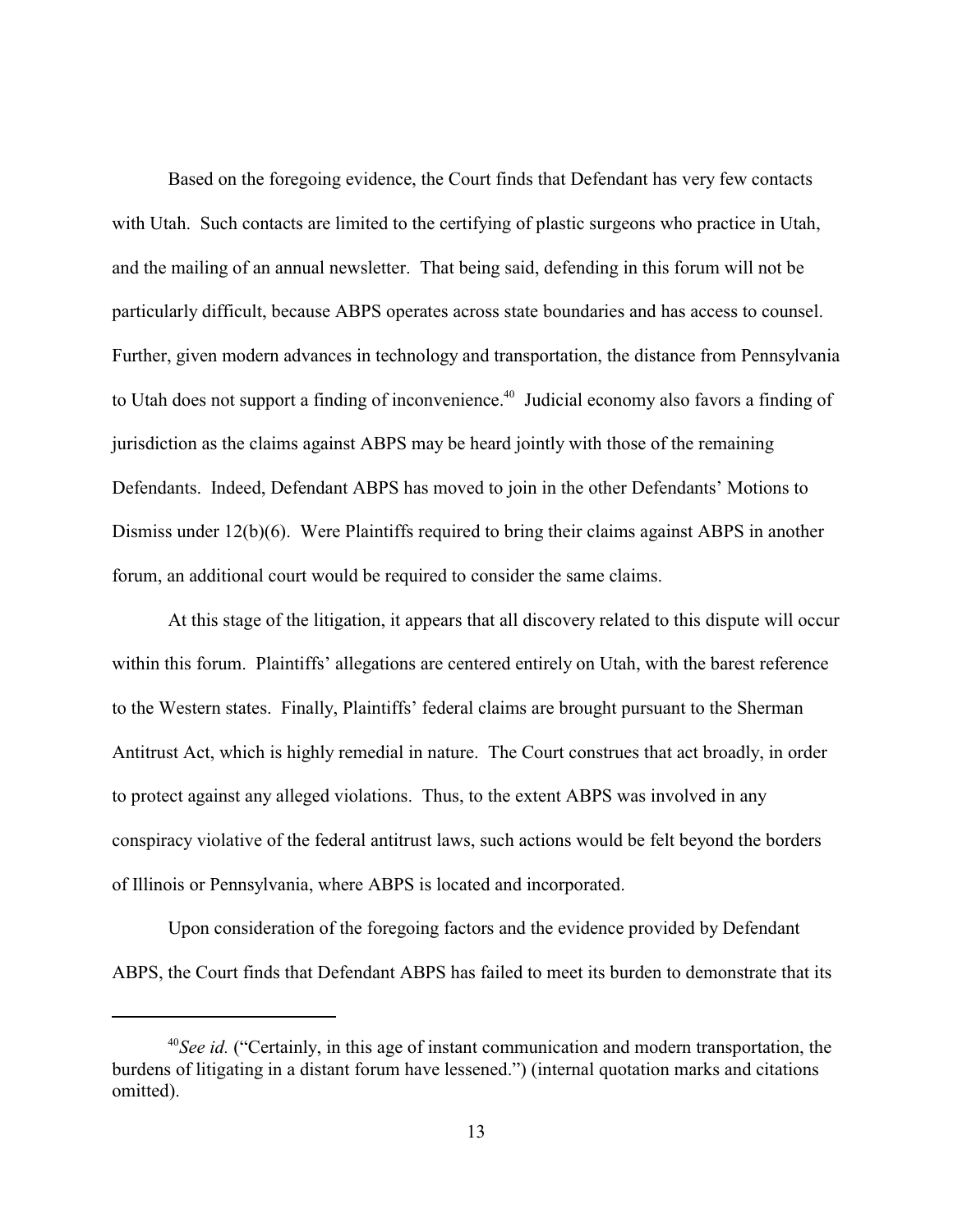liberty interests have been infringed and that it will suffer constitutionally significant inconvenience. Therefore, the Court finds that jurisdiction is proper in this case. In light of Defendant ABPS's failure to show constitutionally significant inconvenience, the Court declines to address the second prong of the Tenth Circuit's due process analysis, the balancing test, which weighs the federal interest in litigating the dispute in the chosen forum against the burden imposed on the defendant.

### C. DEFENDANTS' 12(b)(6) MOTIONS

# 1. SHERMAN ACT § 1

Section 1 of the Sherman Act prohibits "[e]very contract, combination in the form of trust or otherwise, or conspiracy, in restraint of trade or commerce among the several States."<sup>41</sup> The United States Supreme Court "has not taken a literal approach to this language."<sup>42</sup> Rather, the Court "has long recognized that Congress intended to outlaw only unreasonable restraints" in trade or commerce.<sup>43</sup> Thus, unless the alleged conduct qualifies as a per se violation of  $\S$  1, the Court "presumptively applies [a] rule of reason analysis, under which antitrust plaintiffs must

 $^{41}$ 15 U.S.C. § 1.

<sup>&</sup>lt;sup>42</sup> Texaco Inc. v. Dagher, 547 U.S. 1, 5 (2006) (internal citations omitted); *see also Am. Needle, Inc. v. Nat'l Football League*, 130 S. Ct. 2201, 2208 (2010) ("Taken literally, the applicability of § 1 to 'every contract, combination . . . or conspiracy' could be understood to cover every conceivable agreement, whether it be a group of competing firms fixing prices or a single firm's chief executive telling her subordinate how to price their company's product. But even though, 'read literally,' § 1 would address 'the entire body of private contract,' that is not what the statute means.").

<sup>&</sup>lt;sup>43</sup> State Oil Co. v. Khan, 522 U.S. 3, 10 (1997) (citing *Arizona v. Maricopa Cnty. Med. Soc'y*, 457 U.S. 332, 342–43 (1982)).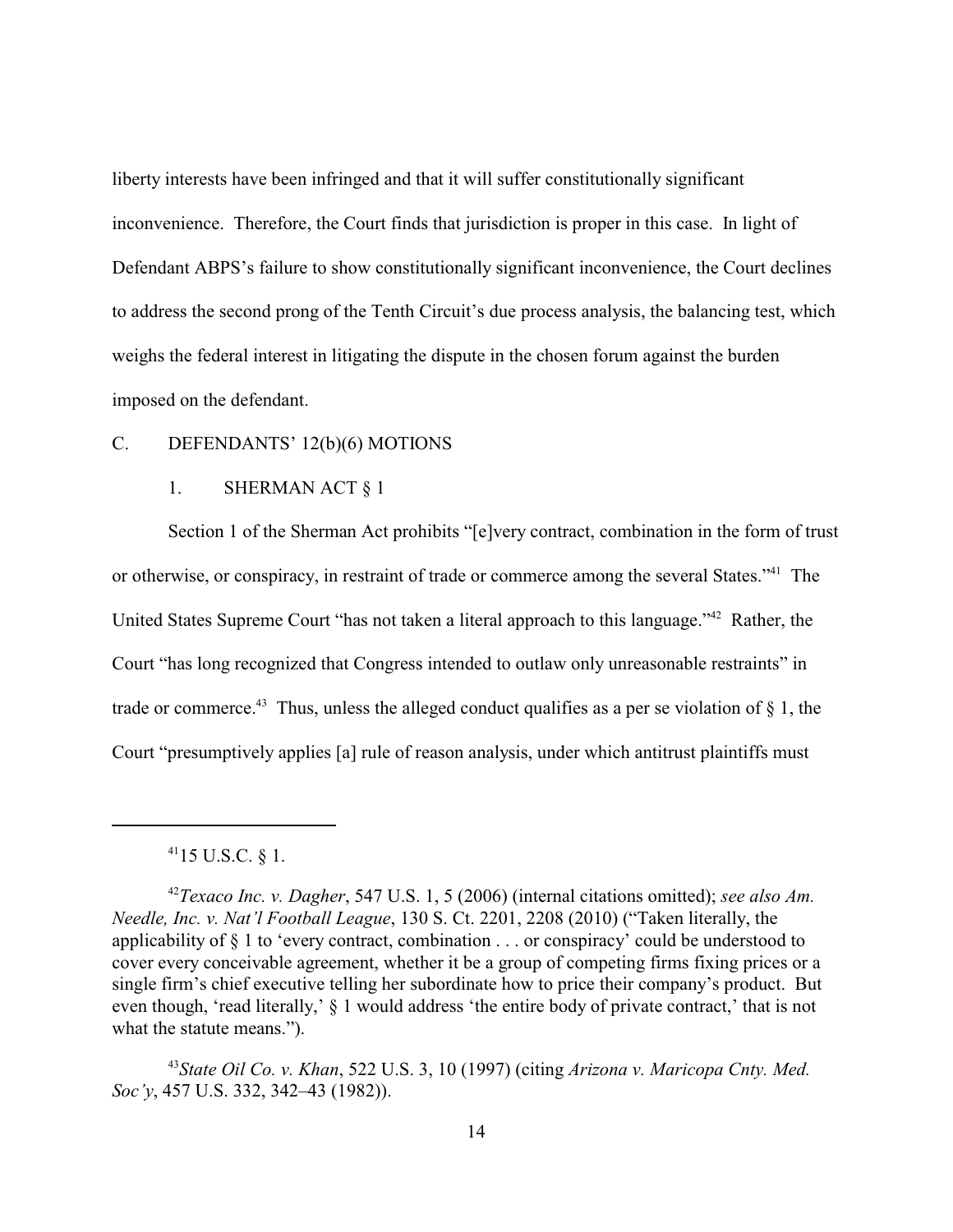demonstrate that a particular contract or combination is in fact unreasonable and anticompetitive before it will be found unlawful."<sup>44</sup>

"*Per se* liability is reserved for only those agreements that are 'so plainly anticompetitive that no elaborate study of the industry is needed to establish their illegality."<sup>45</sup> Courts have recognized the following as per se violations of § 1: "(1) [h]orizontal agreements between actual or potential competitors to fix prices"; "(2) [h]orizontal territorial, customer, output, and other market restraints between competitors"; and "(3) "[h]orizontal group boycotts by competitors with shared market power or control over a scarce resource or facility."<sup>46</sup> While "[o]ther concerted activities may at least in theory be brought under the per se banner,"<sup>47</sup> courts have "expressed reluctance to adopt per se rules where the economic impact of certain practices is not immediately obvious."<sup>48</sup> For this reason, such "a departure from the rule-of-reason standard must be based upon demonstrable economic effect rather than upon formalistic line drawing."<sup>49</sup>

Plaintiffs fail to allege conduct on the part of Defendants that demonstrates a concerted practice or action falling under one of the three categories of per se violations. Defendants are not alleged to have agreed to fix prices, reduce output, allocate territories, or otherwise control or

<sup>45</sup>Id. (quoting *Nat'l Soc'y of Prof'l Eng'rs v. United States*, 435 U.S. 679, 692 (1978)). William Holmes & Melissa Mangiaracina, *Antitrust Law Handbook* § 2.9 (2012). <sup>46</sup>

 $^{47}Id.$ 

<sup>48</sup>*Id*.

*Texaco Inc*., 547 U.S. at 5. <sup>44</sup>

<sup>&</sup>lt;sup>49</sup> Leegin Creative Leather Prods., Inc. v. PSKS, Inc., 551 U.S. 877, 887 (2007) (internal quotation marks and citation omitted).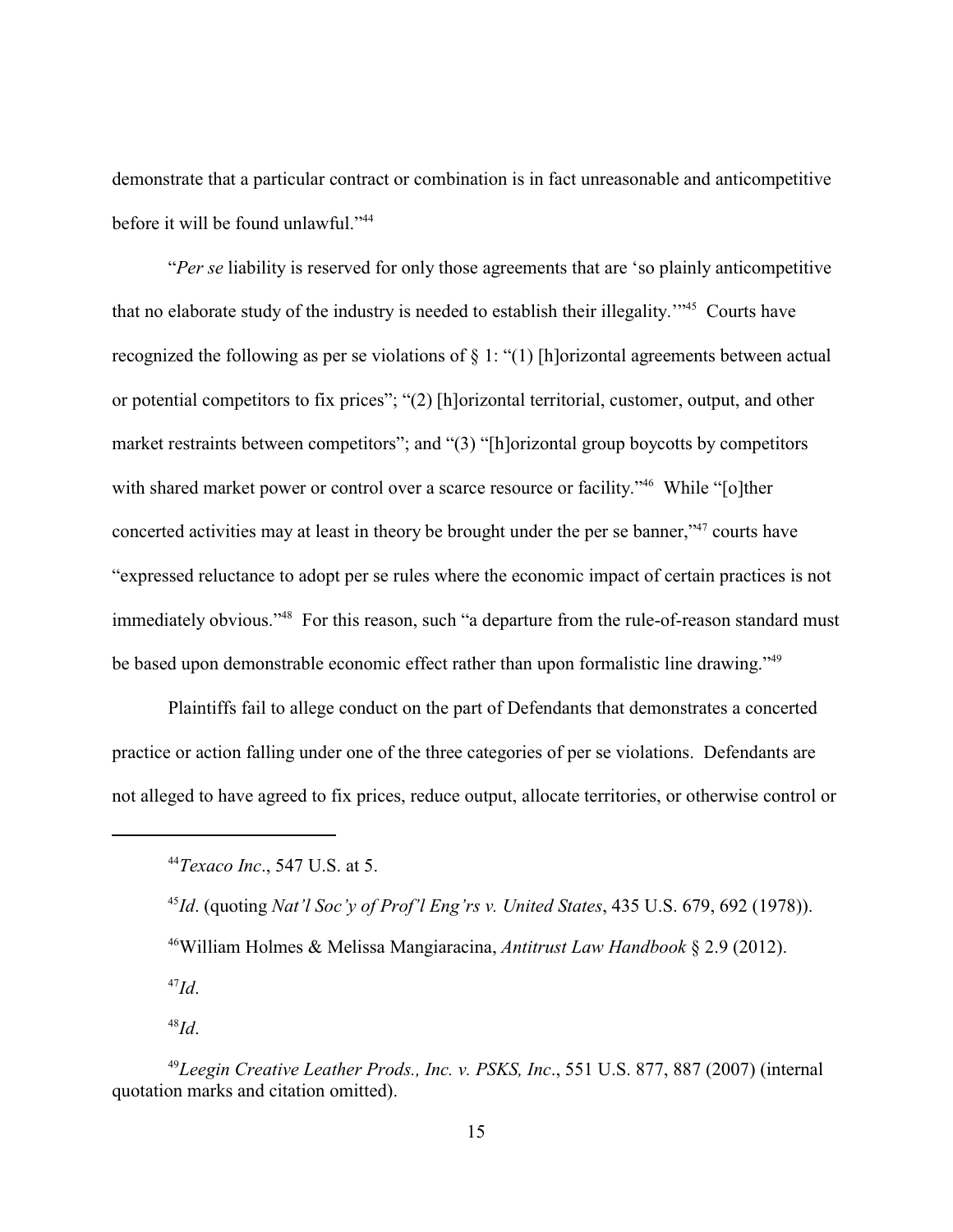boycott the cosmetic surgery market. Further, Plaintiffs fail to allege a demonstrable economic effect of Defendants' actions, beyond the general allegation that Plaintiffs have experienced a "cooling" in their business since Defendants began their marketing campaign. This allegation does not demonstrate an economic effect in the market that is immediately obvious, thereby justifying the recognition of a new category of per se violations. Accordingly, the Court concludes that Plaintiffs have not sufficiently alleged a per se violation of § 1.

The Court will therefore consider Plaintiffs' claim under the "rule of reason" analysis. The rule of reason analysis "requires 'the fact finder to weigh all of the circumstances of a case in deciding whether a restrictive practice should be prohibited as imposing an unreasonable restraint on competition."<sup>50</sup> In so doing, the Court must consider the alleged market and the relevant market power of the parties.<sup>51</sup> Other Circuits have established four distinct factors, or elements, required in order to state a claim under the rule of reason analysis:

(1) that the defendants contracted, combined or conspired among each other; (2) that the combination or conspiracy produced adverse, anti-competitive effects within the relevant product and geographic markets; (3) that the objects of and the conduct pursuant to that contract or conspiracy were illegal; and (4) that the plaintiffs were injured as a proximate result of that conspiracy.<sup>52</sup>

Defendants argue that Plaintiffs'  $\S$  1 claim fails under the rule of reason analysis because Plaintiffs failed to plead facts with particularity demonstrating an agreement or conspiracy. The

 $^{51}$ Campfield v. State Farm Mut. Auto Ins. Co., 532 F.3d 1111, 1119 (10th Cir. 2008).

<sup>52</sup>Rossi v. Standard Roofing, Inc., 156 F.3d 452, 465–66 (3d Cir. 1998) (internal quotation marks and citation omitted); *see also Jacobs v. Tempur-Pedic Int'l, Inc*., 626 F.3d 1327, 1336 (11th Cir. 2010).

<sup>&</sup>lt;sup>50</sup>Diaz v. Farley, 215 F.3d 1175, 1182 (10th Cir. 2000) (quoting *Cont'l T.V., Inc. v. GTE Sylvania, Inc*., 433 U.S. 36, 49 (1977)).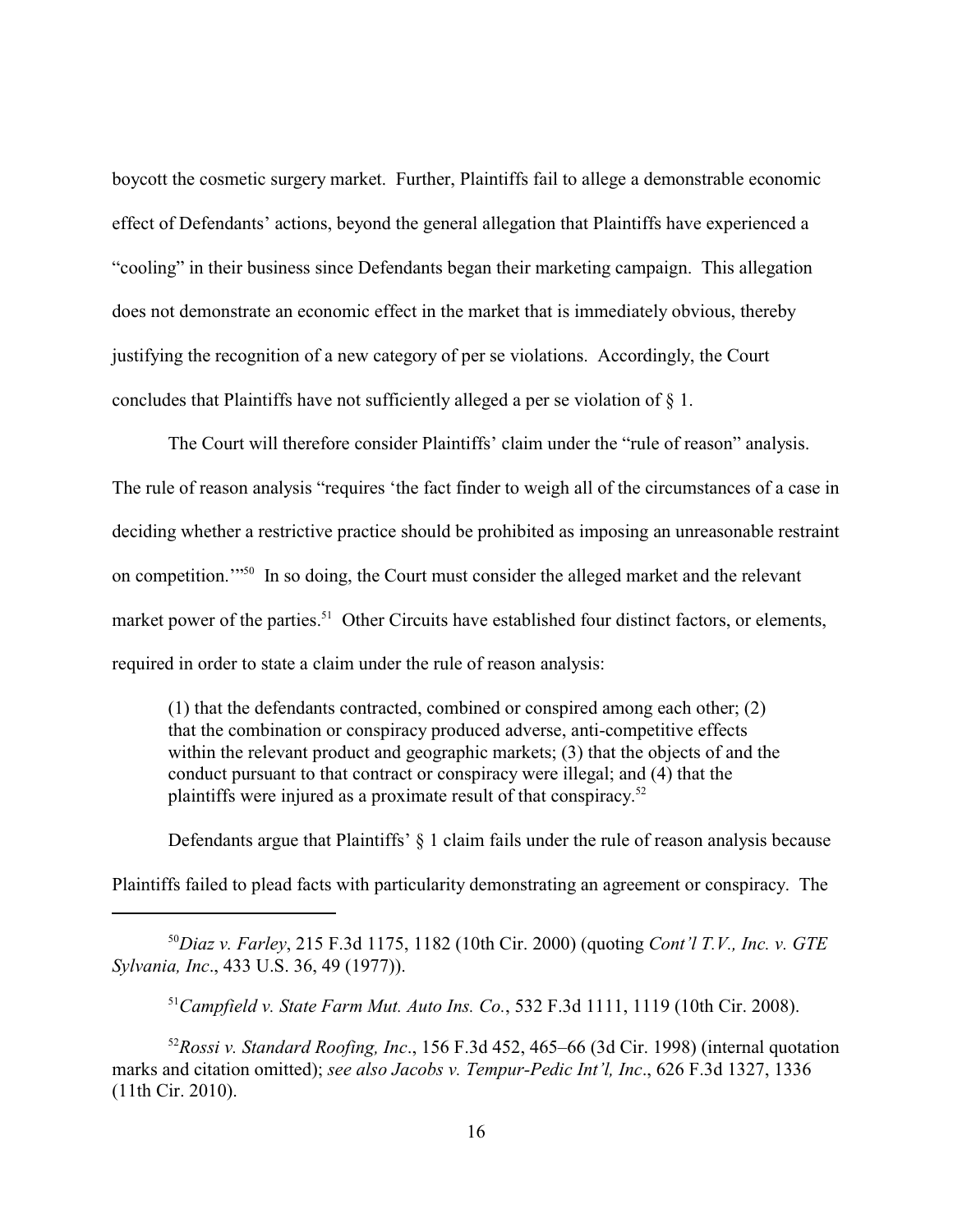relevant inquiry in determining whether a plaintiff has alleged "concerted action" for purposes of

a § 1 claim

is whether there is a "contract, combination . . . or conspiracy" amongst "separate economic actors pursuing separate economic interests," such that the agreement "deprives the marketplace of independent centers of decisionmaking," and therefore of "diversity of entrepreneurial interests" and thus of actual or potential competition. <sup>53</sup>

In support of their argument, Defendants rely on a case from the Eastern District of Pennsylvania, *Brunson Communications, Inc. v. Arbitron, Inc.*<sup>54</sup> In that case, the owner of a small television station sued a television viewership measuring company, alleging that it violated § 1 of the Sherman Act by conspiring with the plaintiff's competitors to exclude the plaintiff from certain viewership tests.<sup>55</sup> The *Brunson* court found that the plaintiff's claim failed, in part, because it did not identify any of "the entities which allegedly conspired with [the] [d]efendant," and did not "sufficiently describe any contract, combination or conspiracy between Arbitron and [the plaintiff's competitors]."<sup>56</sup>

The facts and holding of *Brunson* have little applicability to this case. Though Plaintiffs' Complaint is rife with legal conclusions and naked assertions, it also contains specific factual allegations that, when viewed in the light most favorable to Plaintiffs, support the conclusion that

<sup>&</sup>lt;sup>53</sup>Am. Needle, 130 S. Ct. at 2212 (quoting *Copperweld Corp. v. Independence Tube Corp*., 467 U.S. 752, 769 (1984); *Fraser v. Major League Soccer, L.L.C.*, 284 F.3d 47, 57 (1st Cir. 2002)).

<sup>&</sup>lt;sup>54</sup>239 F. Supp. 2d 550 (E.D. Pa. 2002).

 $^{55}$ *Id*. at 563–64.

 $^{56}$ *Id*. at 562.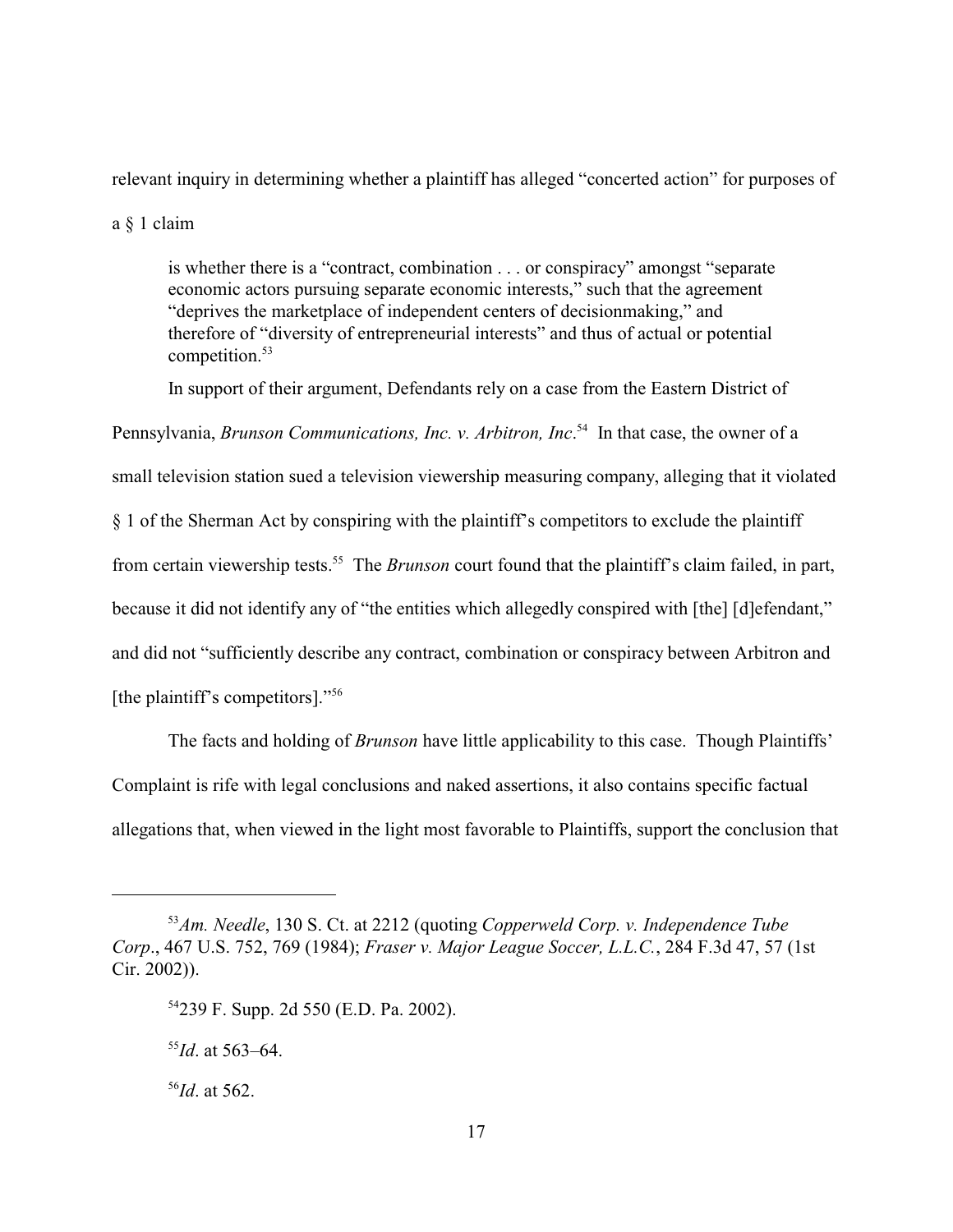there was an agreement or combination among separate economic interests. Plaintiffs allege that UPSS, ABPS, and the individual Defendants contributed financially to a marketing campaign aimed at eliminating cosmetic surgeons from competing in the cosmetic surgery market. Plaintiffs also allege specific actions taken by several of the individual Defendants and UPSS to further the same campaign. Thus, unlike the plaintiff in *Brunson*, Plaintiffs have done more than allege "unspecified contracts with unnamed other entities to achieve unidentified anticompetitive effects."57

That being said, Plaintiffs' § 1 claim suffers from other pleading deficiencies. Plaintiffs fail to adequately allege that Defendants' concerted action had an anticompetitive effect on the market generally. Plaintiffs argue that they have sufficiently alleged that Defendants' concerted action is anticompetitive because it has had "a significant cooling effect" on their business. <sup>58</sup> According to Plaintiffs, Defendants' advertising campaign is anticompetitive because it is aimed at stealing potential patients away from Plaintiffs and directing them to Defendants. Plaintiffs' argument misses the mark.

"[A] practice ultimately judged anticompetitive is one which harms competition, not a particular competitor."<sup>59</sup> The proper focus is on the consumer, not producers.<sup>60</sup> Plaintiffs do not

 $I/d$ . at 560 (internal quotations marks and citation omitted).

 $58$ Docket No. 95, at  $11-12$ .

*SCFC ILC, Inc. v. Visa USA, Inc*., 36 F.3d 958, 963 (10th Cir. 1994) (citing *Brunswick* <sup>59</sup> *Corp. v. Pueblo Bowl-O-Mat, Inc*., 429 U.S. 477, 488 (1977); *Brown Shoe Co. v. United States*, 370 U.S. 294, 319–20 (1962)).

 $^{60}$ See Sanderson v. Culligan Int'l Co., 415 F.3d 620, 623 (7th Cir. 2005).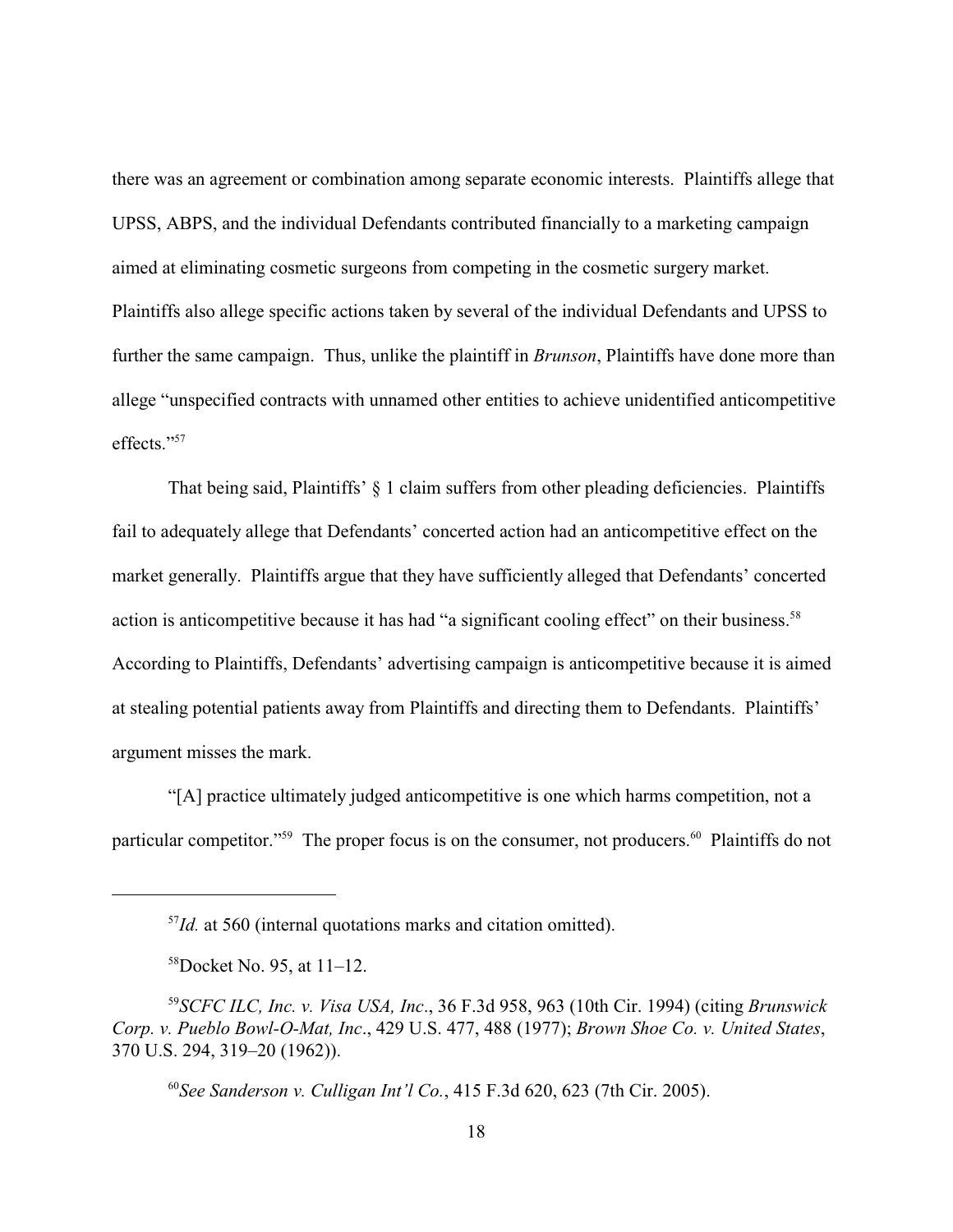allege that Defendants engaged in coercive behavior that prevented Plaintiffs from providing their services to willing patients. Rather, Plaintiffs' antitrust claim is premised on their allegations that Defendants' marketing campaign informs potential customers that Plaintiffs are not plastic surgeons. Plaintiffs' allegations of deception in the form of marketing, due to the label "Public Safety Announcement," does not change the analysis as "deception, reprehensible as it is, can be of no consequence so far as the Sherman Act is concerned."<sup>61</sup>

In this regard, this case bears many similarities to the Third Circuit decision in *Santana Products, Inc. v. Bobrick Washroom Equipment, Inc.*<sup>62</sup> In that case, the plaintiff was in the business of providing toilet partitions. The defendants also provided toilet partitions. The defendants' partitions were made of a product that was alleged to be more fire resistant. The defendants engaged in a marketing campaign aimed at persuading purchasers that plaintiff's partitions presented a fire safety hazard. The *Santana* court failed to "find 'restraint' in this alleged activity" and held that "without a 'restraint,' there is 'no restraint of trade."<sup>63</sup> The court reasoned that in spite of the advertising campaign, it was still the purchaser that made "the ultimate decision of which product to specify for use in a particular project. This is classic

<sup>&</sup>lt;sup>61</sup>E. R.R. Presidents Conference v. Noerr Motor Freight, Inc., 365 U.S. 127, 145 (1961).

<sup>62401</sup> F.3d 123 (3d Cir. 2005).

<sup>&</sup>lt;sup>63</sup>Id. at 132 (quoting *Schachar v. Am. Acad. of Ophthalmology, Inc.*, 870 F.2d 397 (7th Cir. 1989)).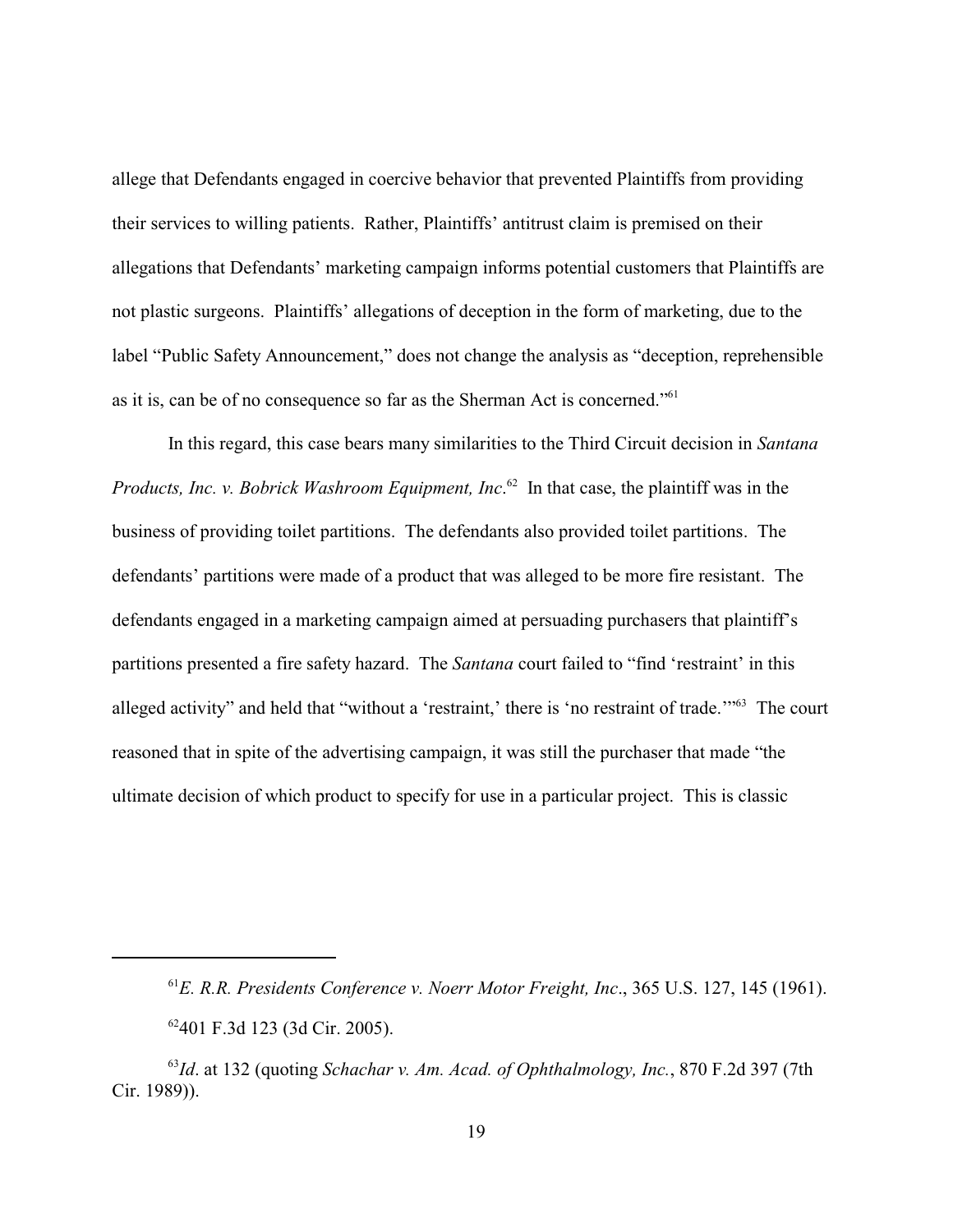competition on the merits of a product." The court concluded that the plaintiff's  $\S$  1 claim

failed because plaintiffs, "[i]n no real sense," were "excluded from the toilet partition market." <sup>65</sup>

The Fifth Circuit, in *Stearns Airport Equipment Co. v. FMC Corp*.,<sup>66</sup> considered a similar

claim and held:

All of these arguments made by FMC to its potential customers may have been wrong, misleading, or debatable. But they are all arguments on the merits, indicative of competition on the merits. To the extent they were successful, they were successful because the consumer was convinced by either FMC's product or FMC's salesmanship. FMC—unsurprisingly—wanted to be picked over Stearns on a contract. . . . Without a showing of some other factor, we can assume that a consumer will make his decision only on the merits. To the extent a competitor loses out in such a debate, the natural remedy would seem to be an increase in the losing party's sales efforts on future potential bids, not an antitrust suit. $67$ 

"The Sherman Act is not a code of medical ethics or methodology."<sup>68</sup> It "does not reach

conduct that is only unfair, impolite, or unethical."<sup>69</sup> Rather, the Sherman Act covers conduct

that is anticompetitive or results in an unreasonable restraint on trade. Because Plaintiffs fail to

allege conduct on the part of Defendants that is either anticompetitive or that restrains trade,

Plaintiffs' § 1 claim fails to state a claim for which relief may granted.

 $^{64}$ *Id*. at 133.

 $^{65}Id.$ 

66170 F.3d 518 (5th Cir. 1999).

 $^{67}$ Id. at 524–25; *see also Sanderson v. Culligan Int'l Co.*, 415 F.3d 620 (2005) ("Antitrust law condemns practices that drive up prices by curtailing output. False statements about a rival's goods do not curtail output in either the short or the long run. They just set the stage for competition in a different venue: the advertising market.").

<sup>68</sup> Schachar, 870 F.2d at 400.

<sup>69</sup> Ind. Grocery, Inc. v. Super Valu Stores, Inc., 864 F.2d 1409, 1413 (7th Cir. 1989).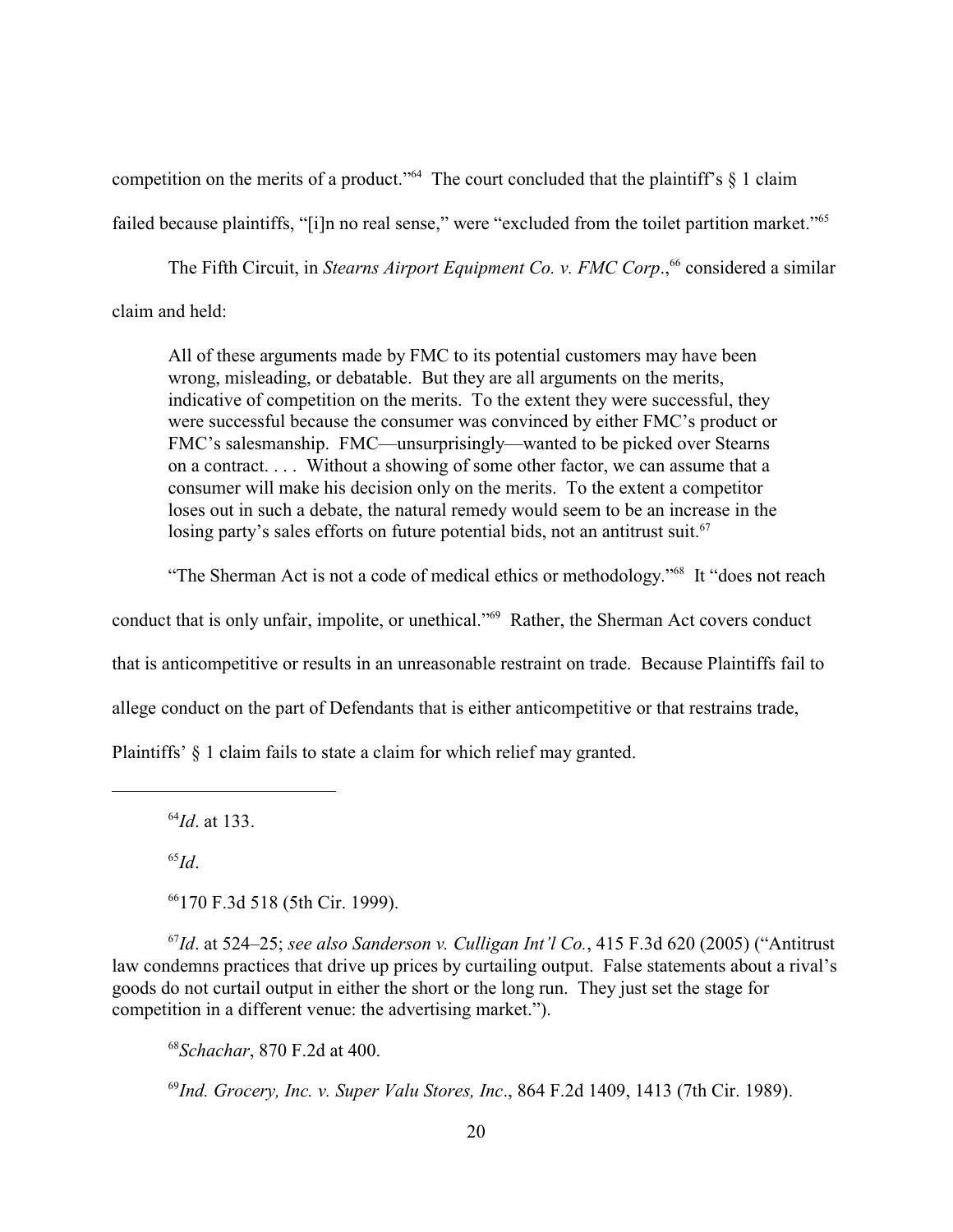# 2. SHERMAN ACT § 2

"Section 2 of the Sherman Act prohibits monopolies in interstate trade or commerce."<sup>70</sup> "The two elements required to maintain a  $\lceil \xi \rceil$  2 monopoly claim are: '(1) the possession of monopoly power in the relevant market and (2) the willful acquisition or maintenance of that power as distinguished from growth or development as a consequence of a superior product, business acumen, or historic accident."<sup>71</sup>

Plaintiffs maintain that the relevant market at issue is the geographical market for cosmetic surgery services in Utah and the Western United States. Even accepting as true that this allegation meets the requirement to define a relevant market, Plaintiffs' claim must fail because Plaintiffs do not allege that Defendants possess monopoly power in the cosmetic surgery market. "Monopoly power is correctly defined in this circuit as the ability to control prices *and* exclude competition."<sup>72</sup> Plaintiffs' Complaint contains no well-pled allegations that Defendants have the ability to control prices or exclude competition. Indeed, Plaintiffs allege that they themselves are cosmetic surgeons and perform cosmetic surgeries in the relevant market. Thus, the allegations of Plaintiffs' Complaint, taken together, demonstrate that Defendants do not possess monopoly power in the relevant market.

<sup>&</sup>lt;sup>70</sup>TV Commc'ns Network, Inc. v. Turner Network Television, Inc., 964 F.2d 1022, 1025 (10th Cir. 1992).

<sup>&</sup>lt;sup>71</sup>*Id.* (quoting *United States v. Grinnell Corp.*, 384 U.S. 563, 570–71 (1966)).

<sup>&</sup>lt;sup>72</sup>Key Fin. Planning Corp. v. ITT Life Ins. Corp., 828 F.2d 635, 643 (10th Cir. 1987) (internal quotation marks and citations omitted) (emphasis in original).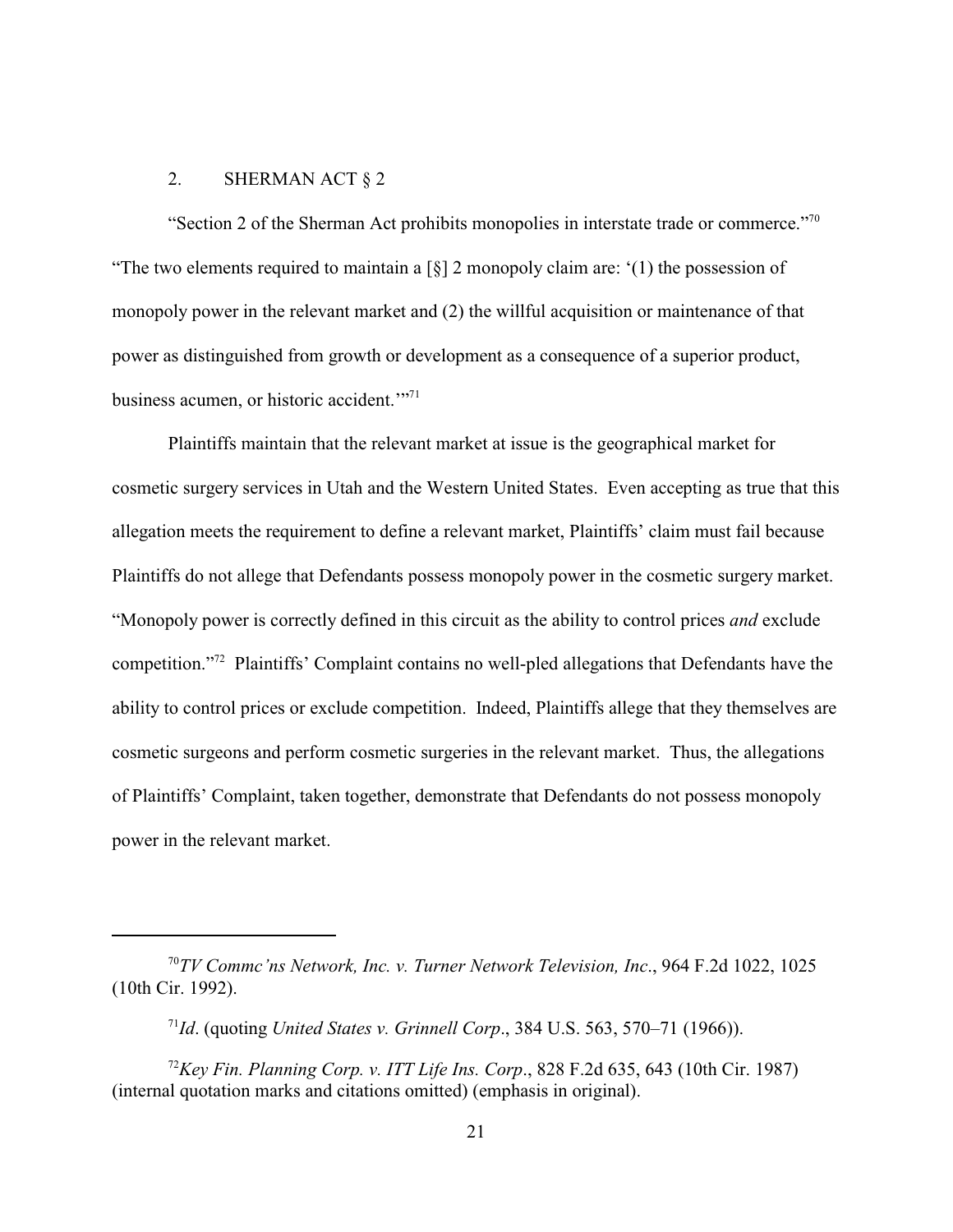Plaintiffs similarly fail to properly plead a claim for attempted monopolization. "The four elements necessary to establish an attempt to monopolize claim are: '(1) relevant market (including geographic market and relevant product market); (2) dangerous probability of success in monopolizing the relevant market; (3) specific intent to monopolize; and (4) conduct in furtherance of such an attempt."<sup>37</sup> To maintain a claim for attempted monopolization, Plaintiffs "must plead facts sufficient to establish the existence of a relevant market and the defendant's power in that market."<sup>74</sup> "The key inquiry involves the power of the defendant in the market in which it competes."<sup>75</sup>

Here, Plaintiffs' Complaint is devoid of any factual allegations establishing Defendants' power in the cosmetic surgery market. Without knowing the relative strength of Defendants in that market, the Court cannot ascertain the probability that any attempt would result in a monopoly.<sup>76</sup> Furthermore, the allegations Plaintiffs cite in support of their attempt to monopolize claim are the sort of legal conclusions devoid of factual enhancement the Supreme Court found unacceptable in *Twombly*.<sup>77</sup> For example, Plaintiffs rely on the following "allegation" in support of this claim:

*TV Commc'ns Network*, 964 F.2d at 1025 (quoting *Colo. Interstate Gas Co. v. Natural* <sup>73</sup> *Gas Pipeline*, 885 F.2d 683, 693 (10th Cir. 1989), *cert. denied*, 498 U.S. 972 (1990)).

 $^{74}$ *Id.* at 1025–26.

 $^{75}$ *Id.* at 1025.

<sup>&</sup>lt;sup>76</sup> See Perington Wholesale, Inc. v. Burger King Corp., 631 F.2d 1369, 1376 (10th Cir. 1979).

*Twombly*, 550 U.S. at 557. <sup>77</sup>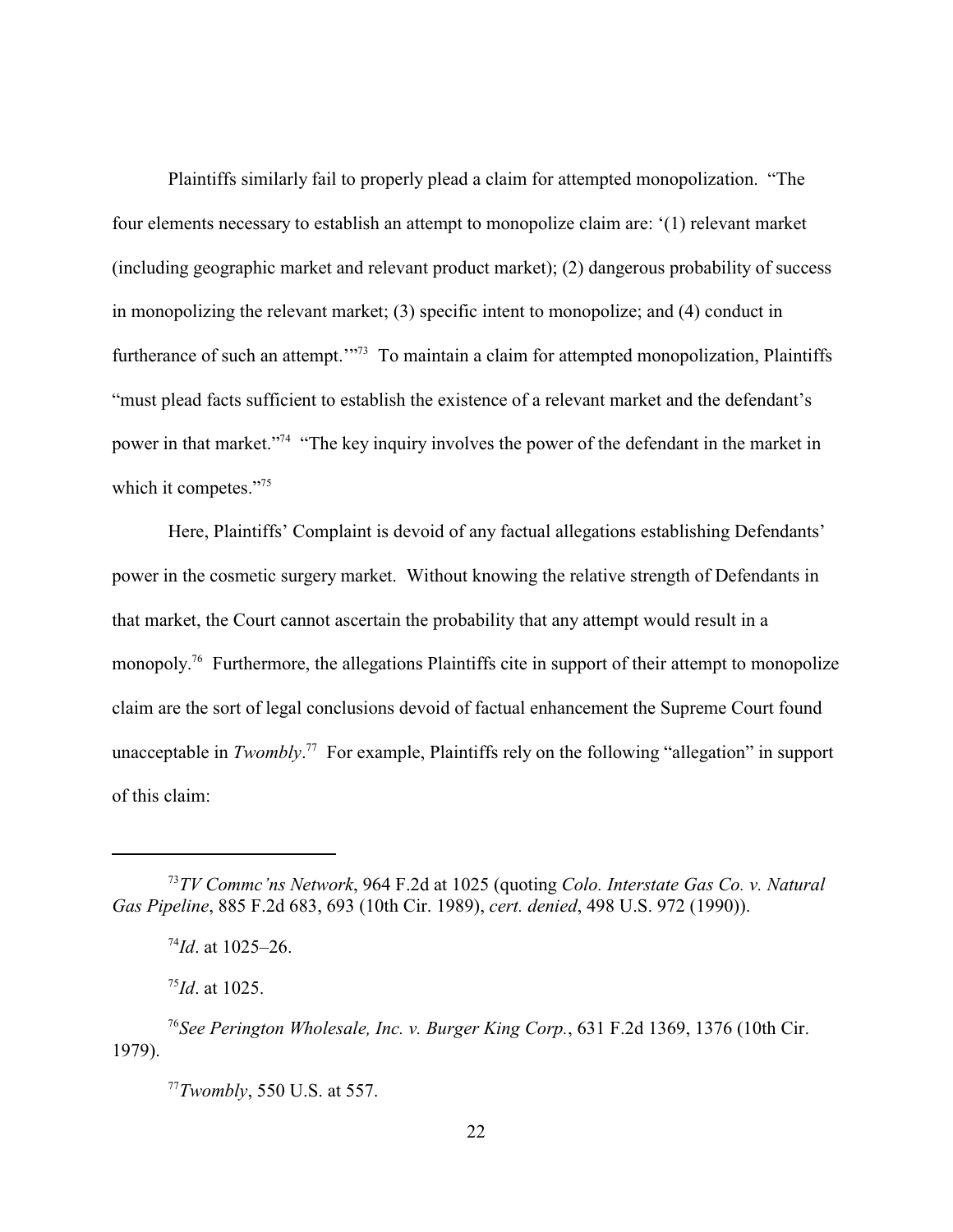Plaintiffs have the potential to compete with Defendants and thereby to erode Defendants' monopoly. Defendants have willfully engaged, and are engaging, in a course of conduct, including tying and unreasonably exclusionary conduct, in order to obtain a monopoly in the cosmetic services market, and there is a dangerous probability that unless restrained, it will succeed, in violation of Section 2 of the Sherman Act, 15 U.S.C. 128. Defendants have acted with a specific intent to monopolize, and to destroy effective competition in the cosmetic market.<sup>78</sup>

In short, Plaintiffs attempt to monopolize claim fails because Plaintiffs have alleged no facts

establishing that there is a dangerous probability that Defendants may monopolize the relevant

market $^{79}$ 

Finally, Plaintiffs fail to state a claim for conspiracy to monopolize.

To establish a claim for conspiracy to monopolize in violation of  $\lceil \S \rceil$  2, a plaintiff must plead facts sufficient to support four elements: (1) "the existence of a combination or conspiracy to monopolize;" (2) "overt acts done in furtherance of the combination or conspiracy;" (3) "an effect upon an appreciable amount of interstate commerce;" and  $(4)$  "a specific intent to monopolize."<sup>80</sup>

As has been discussed, Plaintiffs do not provide any factual allegations regarding the

market strength of Defendants. Therefore, it is impossible for the Court to determine the effect

Defendants' actions have had on interstate commerce. Further, while Plaintiffs have alleged that

Defendants agreed to contribute to a general advertising campaign denigrating Plaintiffs'

cosmetic surgery practices, Plaintiffs have not alleged the existence of a combination or

conspiracy to monopolize the market.

Docket No. 2, at 25; *see also* Docket No. 95, at 24. <sup>78</sup>

*TV Commc'ns Network*, 964 F.2d at 1026. <sup>79</sup>

<sup>&</sup>lt;sup>80</sup>Id. (quoting *Olsen v. Progressive Music Supply, Inc.*, 703 F.2d 432, 438 (10th Cir. 1983), *cert. denied*, 464 U.S. 866 (1983)).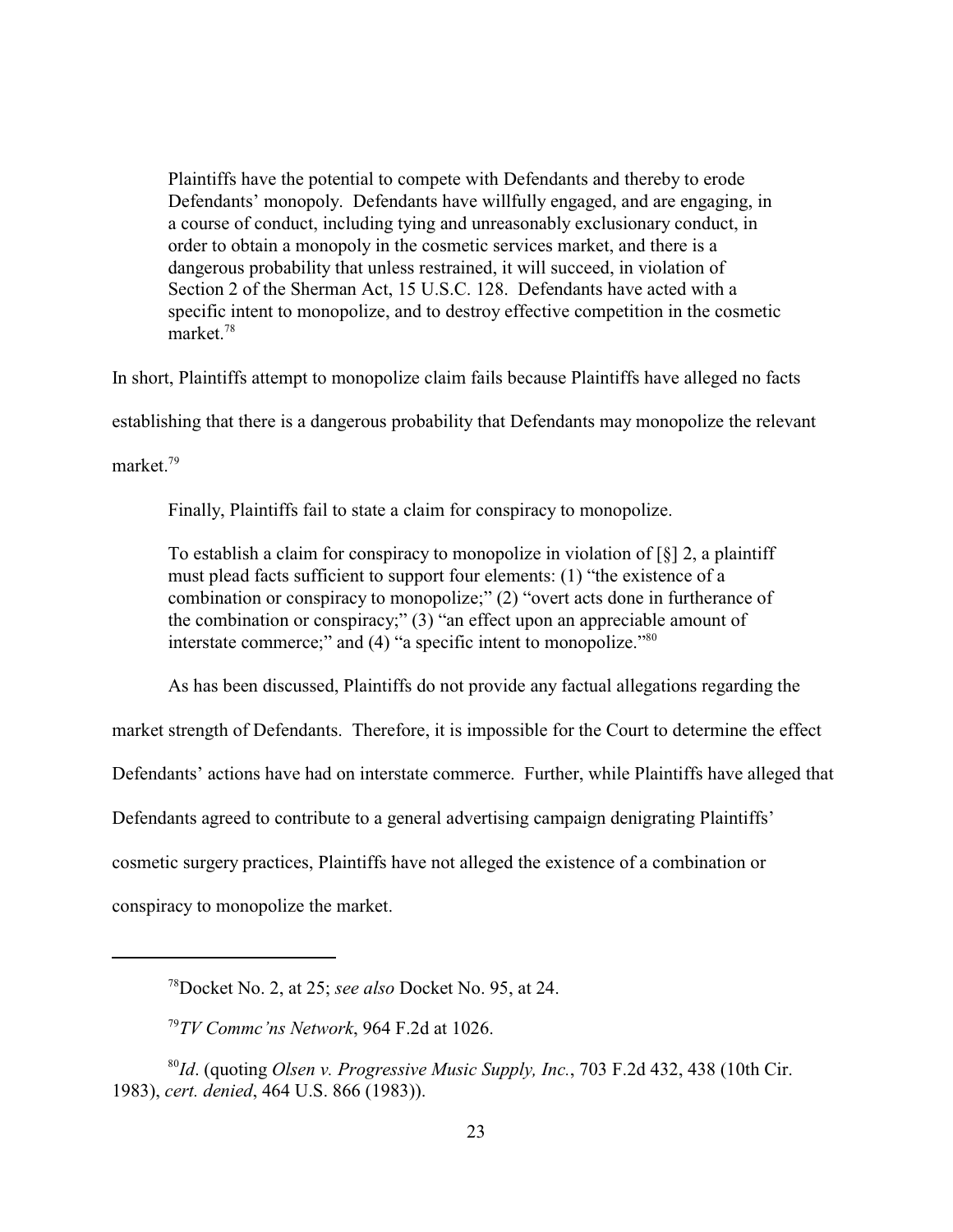The Tenth Circuit has held that "[a] complaint is subject to dismissal where it does 'little more than recite the relevant anti-trust laws."<sup>81</sup> Plaintiffs'  $\S$  2 claim consists of labels and conclusions, without the factual allegations necessary to prove the requisite elements of the claim. Accordingly, the Court will grant Defendants' Motions to Dismiss on this ground.

3. LANHAM ACT

The Lanham Act prohibits, among other things, false advertising.<sup>82</sup> Section 43(a) of the

Act, as amended, provides in relevant part that:

Any person who, on or in connection with any goods or services, . . . uses in commerce . . . any . . . false or misleading representation of fact which . . . in commercial advertising or promotion misrepresents the nature, characteristics, [or] qualities . . . of . . . another person's goods, services, or commercial activities, shall be liable in a civil action by any person who believes that he or she is or is likely to be damaged by such act. $83$ 

The Tenth Circuit has instructed that a violation of the Lanham Act's prohibition on false

advertising occurs when:

(1) th[e] defendant made material false or misleading representations of fact in connection with the commercial advertising or promotion of its product; (2) in commerce; (3) that are either likely to cause confusion or mistake as to (a) the origin, association or approval of the product with or by another, or (b) the characteristics of the goods or services; and  $(4)$  injure the plaintiff.<sup>84</sup>

 $^{83}Id. \S$  1125(a)(1)(B).

<sup>84</sup> Cottrell, Ltd. v. Biotrol Int'l, Inc., 191 F.3d 1248, 1252 (10th Cir. 1999) (internal citations omitted).

 $^{81}$ Id. at 1027 (quoting *Mountain View Pharmacy v. Abbott Labs.*, 630 F.2d 1383, 1387 (10th Cir. 1980)).

 ${}^{82}$ *See* 15 U.S.C. § 1125(a).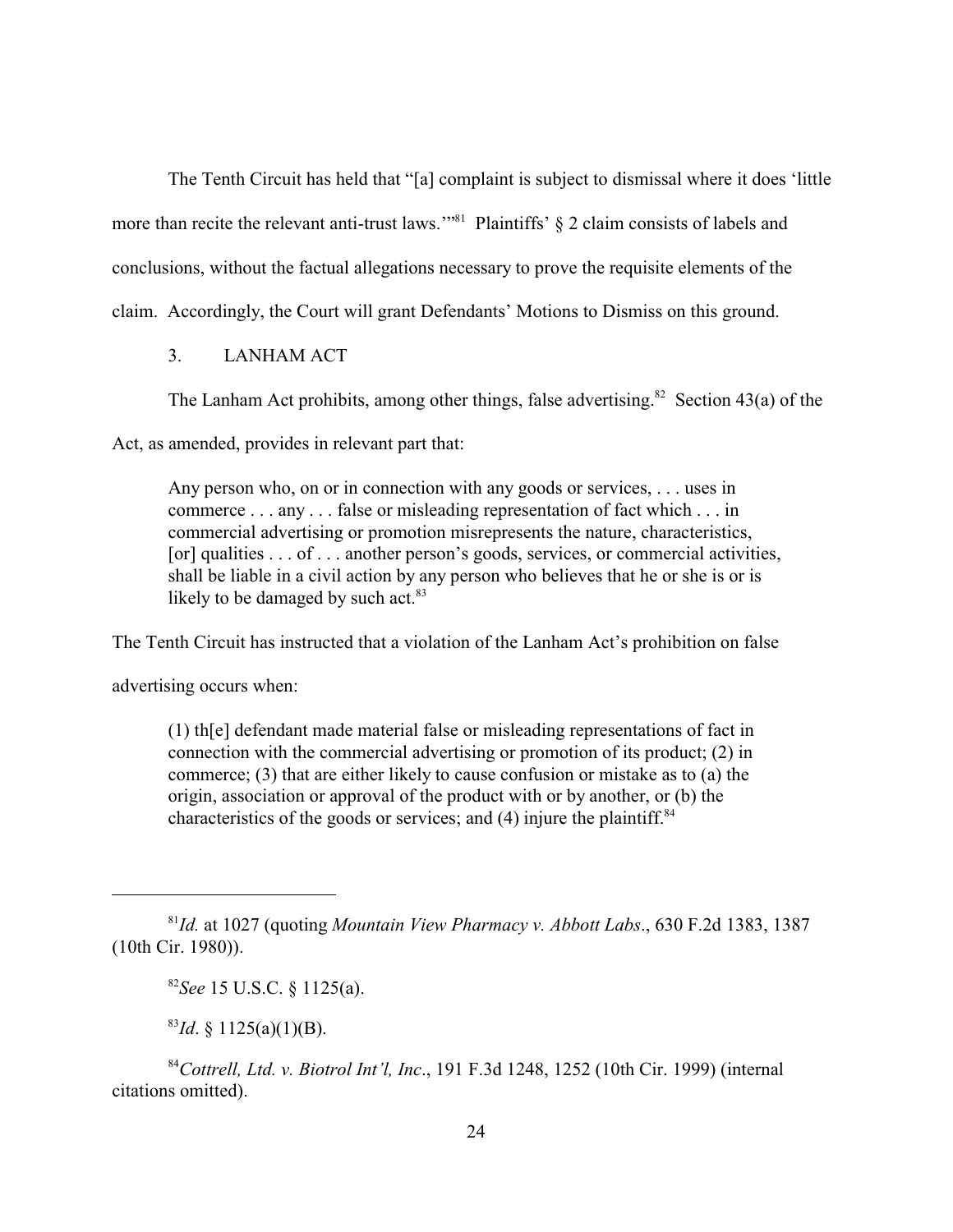To maintain their Lanham Act claim, Plaintiffs must first prove that Defendants' marketing campaign contained material false or misleading representations of fact. Defendants focus their falsity analysis on the following three messages found in Defendants' billboard and Internet advertisements: (1) "I did not know . . . [m]y 'Cosmetic Surgeon' wasn't a 'Plastic Surgeon;'" (2) "Cheaper, Faster, Scarier;" and (3) "Lack of training can be deadly in Cosmetic Surgery."<sup>85</sup> Defendants argue that Plaintiffs fail to plead a material false or misleading statement of fact because these statements are not directly or indirectly false but, rather, are merely statements about the cosmetic and plastic surgery market generally. Defendants also maintain that these statements are not actionable under the Lanham Act because they do not make any mention of Plaintiffs' products or services.

Plaintiffs contend that when read with their other factual allegations, including Defendant Fairbank's statements to ABC 4 News, the advertising statements are subject to a false, indirect intimation or ambiguous suggestion that Plaintiffs are not qualified to perform cosmetic surgery. Plaintiffs' contention raises preliminary questions as to which of Defendants' statements constitute "commercial advertising or promotion."

In order for representations to constitute "commercial advertising or promotion" under Section  $43(a)(1)(B)$ , they must be: (1) commercial speech; (2) by a defendant who is in commercial competition with plaintiff; (3) for the purpose of influencing consumers to buy defendant's goods or services. While the representations need not be made in a "classic advertising campaign," but may consist instead of more informal types of "promotion," the representations (4)

 ${}^{85}$ Docket No. 2, at 15–17.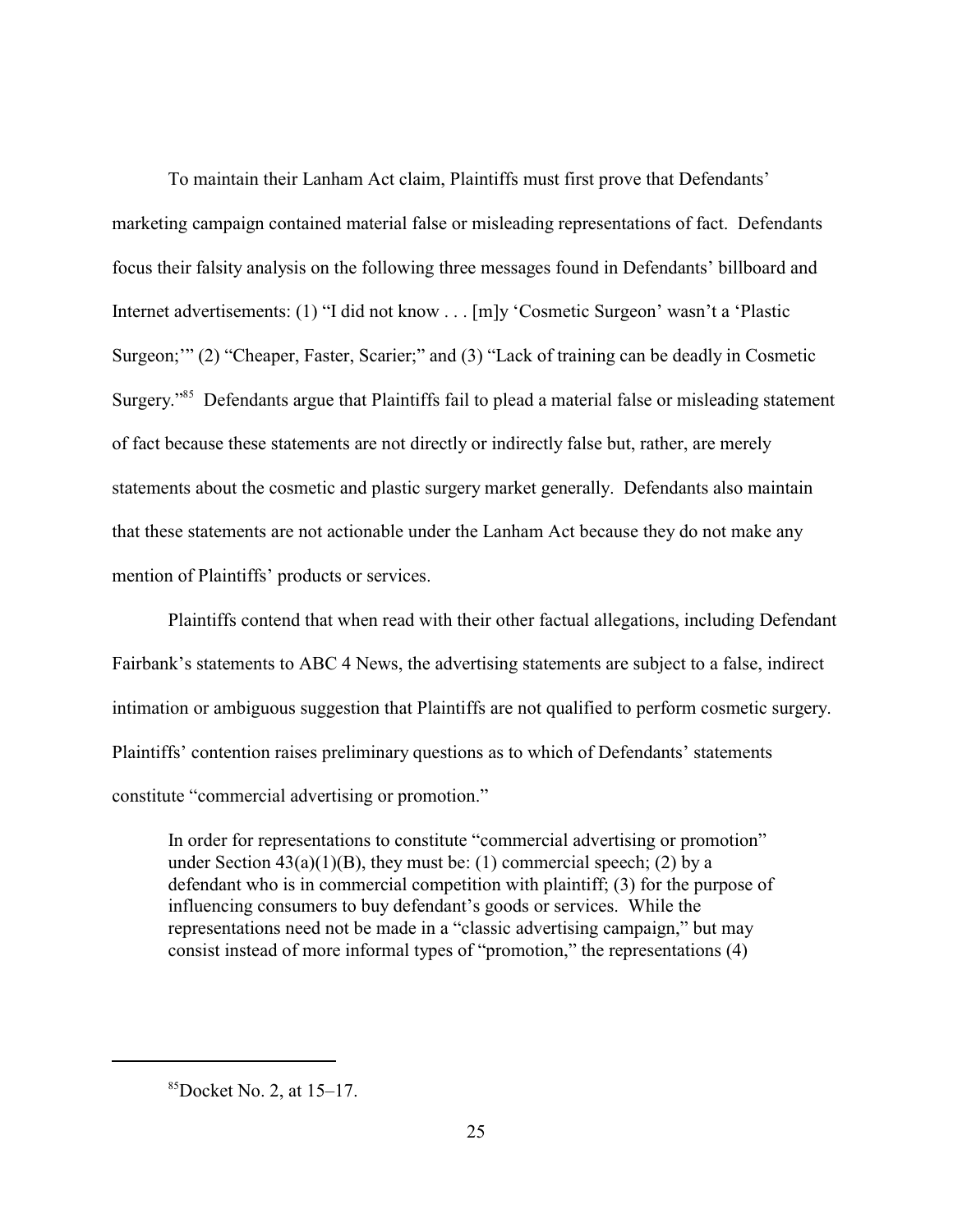must be disseminated sufficiently to the relevant purchasing public to constitute "advertising" or "promotion" within that industry.<sup>86</sup>

"[T]he meaning of 'commercial speech' in the context of  $\S$  43(a)(1)(B) of the Lanham Act tracks the First Amendment 'commercial speech' doctrine."<sup>87</sup> In *Bolger v. Youngs Drug Products Corp.*,<sup>88</sup> the Supreme Court discussed three factors for determining whether speech is commercial or noncommercial: (1) whether the communication is an advertisement, (2) reference to a specific product, and (3) the economic motivation of the speaker.<sup>89</sup> Under this standard, it is clear that Defendants' billboard and Internet ads are commercial speech as they are advertisements that refer specifically to cosmetic surgery and Defendants have an economic motive in placing such ads. A closer question is whether Defendant Fairbanks's statements to ABC 4 News qualify as commercial speech.

The facts and holding of *Proctor & Gamble Co. v. Haugen* provide guidance on this issue. In that case, the Tenth Circuit considered whether a competitor's statement that Proctor  $\&$ Gamble was a corporate agent of Satan was commercial advertising or promotion under the Lanham Act. $90$  The court noted that the message contained "both a noncommercial, 'theological'

 $^{89}$ *Id*. at 66–67.

<sup>90</sup> Proctor and Gamble, 222 F.3d at 1270–76.

*Proctor & Gamble Co. v. Haugen*, 222 F.3d 1262, 1273–74 (10th Cir. 2000) (citing <sup>86</sup> *Gordon & Breach Sci. Publishers, S.A. v. Am. Inst. of Physics*, 859 F. Supp. 1521, 1535–36 (S.D.N.Y. 1994)).

 $^{87}$ *Id*. at 1274 (internal citations omitted).

 $88463$  U.S. 60 (1983).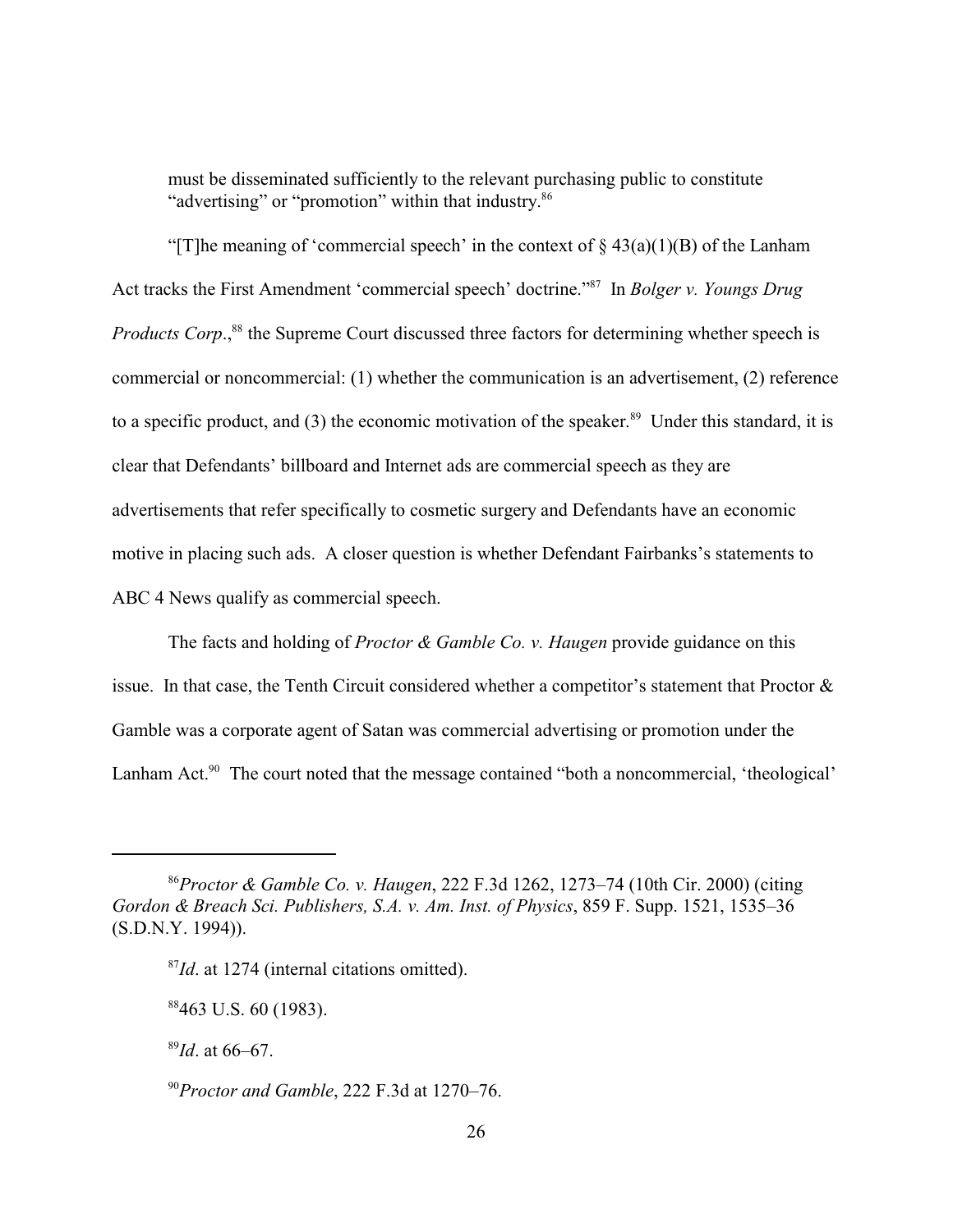component and a commercial component."<sup>91</sup> However, "the message [also] unambiguously urge<sup>[d]</sup> recipients to eschew purchasing P & G products in favor of Amway products.<sup>"92</sup> That unambiguous message led the court to conclude that "[w]hile economic motivation or reference to a specific brand name and products, when viewed in isolation, might not render a message commercial speech . . . those factors taken together with the instant message's promotion of Amway products at the expense of P & G products support the characterization of the subject message as commercial speech."<sup>93</sup>

Unlike the statement in *Proctor and Gamble*, Defendant Fairbank's statement to ABC 4 News does not eschew the purchase of a product or service from one source over another. While the statement raises both commercial and non-commercial concerns, it does not have a clear commercial component. The statement does not directly reference Plaintiffs, nor does it promote Defendants products over Plaintiffs. For this reason, the Court finds that Defendant Fairbank's statement is not commercial speech for purposes of the Lanham Act.

 With regard to the billboard and Internet advertisements, the remaining "commercial advertising or promotion" factors are easily met. Defendants are alleged to be in commercial competition with Plaintiffs. It follows that one purpose of Defendants' advertising campaign is to influence the purchasing decisions of potential cosmetic surgery patients. Further, the statements are alleged to have been viewed or heard by a broad audience, sufficient to constitute

 $^{92}Id.$ 

 $^{93}Id.$ 

 $^{91}$ *Id.* at 1275.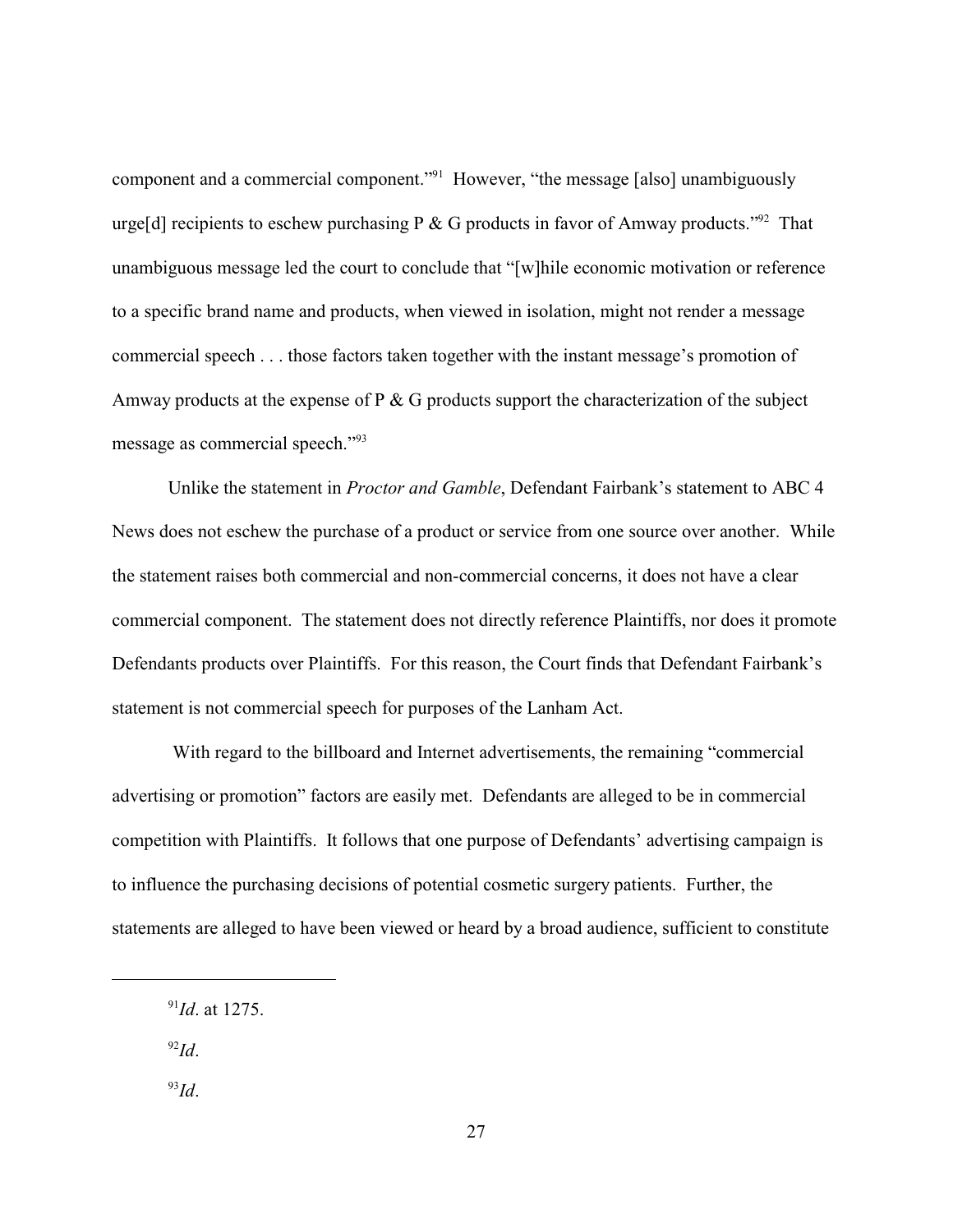advertising or promotion within the industry. Based on the foregoing, the Court finds that Defendants' billboard and Internet advertisements are commercial advertising or promotion made in commerce.

Returning to the issue of falsity, "[t]he Lanham Act covers statements which are both literally false and impliedly false." "Section 43(a) of the Lanham Act encompasses more than literal falsehoods," because otherwise, "clever use of innuendo, indirect intimations, and ambiguous suggestions could shield the advertisement from scrutiny precisely when protection against such sophisticated deception is most needed."<sup>95</sup>

The advertising messages at issue are not literally false. Each advertisement encourages awareness on the part of those seeking cosmetic surgery services. At best, the advertisements encourage such potential purchasers of cosmetic surgery services to use a plastic surgeon rather than a cosmetic surgeon.

The advertisements are also not impliedly false. Use of the term "Public Safety Announcement" and the seals of the various plastic surgery entities in conjunction with the message do not change this outcome. While such statements and endorsements lend the ads an added layer of credibility, they do not create an indirect intimation that Plaintiffs are not qualified to perform cosmetic surgeries.

<sup>&</sup>lt;sup>94</sup> Sunlight Saunas, Inc. v. Sundance Sauna, Inc., 427 F. Supp. 2d 1032, 1058 (D. Kan. 2006) (citing *Hill's Pet Nutrition, Inc. v. Nutro Prods., Inc.*, 258 F. Supp. 2d 1197, 1209 (D. Kan. 2003)).

<sup>&</sup>lt;sup>95</sup>Cottrell, 191 F.3d at 1252.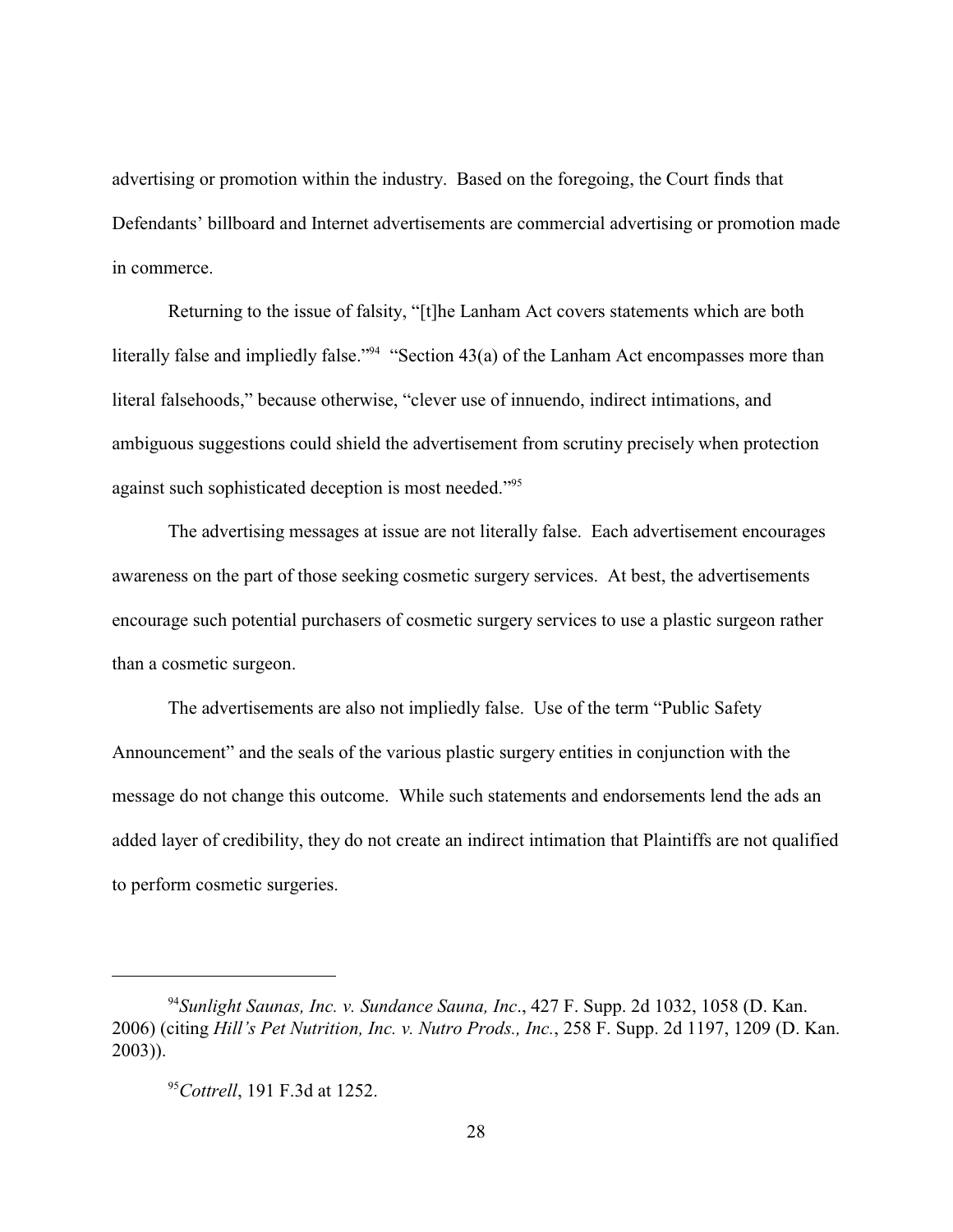Further, the advertising messages at issue do not target Plaintiffs. Plaintiffs rely on the non-commercial statements of Defendants Fairbanks and Sonntag to support their assertion that they are the target of Defendants' advertising campaign. Such statements, even where alleged with sufficient particularity, do not provide support for Plaintiffs' assertion that they are the focus of the advertisements. Based on the foregoing, the Court finds that the subject commercial advertising messages do not constitute material false or misleading representations of fact.

With regard to the remaining factors, the Court would note that Plaintiffs have failed to adequately plead damages in this case. Because Defendants' advertising messages are not "literally false or demonstrably deceptive," Plaintiffs' damages are not presumed.<sup>96</sup> Rather, "to recover damages [P]laintiff[s] must prove [they have] been damaged by actual consumer confusion or deception resulting from the violation."<sup>97</sup> Plaintiffs' Complaint contains only the barest allegation of injury, namely that Plaintiffs have experienced a "cooling" in their business since Defendants began their marketing campaign. The Court finds that this allegation is insufficient to establish an actual injury for purposes of Plaintiffs' Lanham Act claim.

Because Plaintiffs have failed to properly allege falsity or injury, the Court finds that their Lanham Act claim does not state a claim for relief that is plausible on its face.

<sup>&</sup>lt;sup>96</sup> Hutchinson v. Pfeil, 211 F.3d 515, 522 (10th Cir. 2000).

 $^{97}$ Brunswick Corp. v. Spinit Reel Co., 832 F.2d 513, 525 (10th Cir. 1987).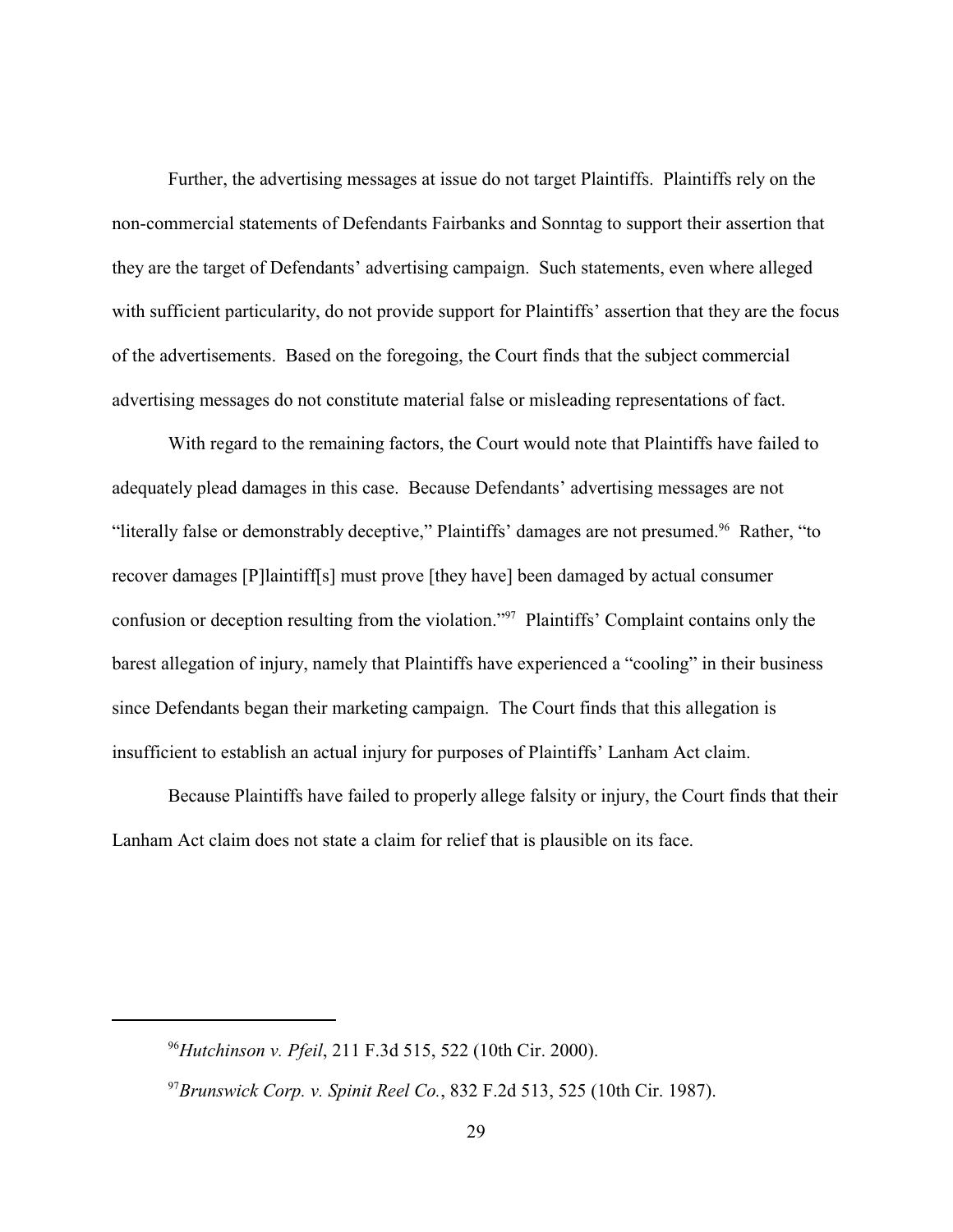# 4. STATE LAW CLAIMS

The Court has subject matter jurisdiction in this case pursuant to 28 U.S.C. § 1331 because one or more of Plaintiffs' claims arise under the laws of the United States.<sup>98</sup> The Court's subject matter jurisdiction over Plaintiffs' state law claims is derived from 28 U.S.C. § 1367. While 28 U.S.C. § 1367(a) provides this Court "supplemental jurisdiction over all other claims that are so related to claims in the action within [the Court's] original jurisdiction," this "pendent jurisdiction over state claims 'is exercised on a discretionary basis."<sup>99</sup> The Tenth Circuit has made clear that "if federal claims are dismissed before trial, leaving only issues of state law, the federal court should decline the exercise of jurisdiction by dismissing the case without prejudice."<sup>100</sup>

In light of this precedent and the foregoing finding that Plaintiffs' federal claims fail to state a claim for which relief may be granted, the Court will dismiss Plaintiffs' remaining state law claims without prejudice. Plaintiffs may re-file their state law claims in a state court with appropriate jurisdiction. <sup>101</sup>

 $100$ *Id*. (internal quotation marks and citations omitted).

 $101$  See id. (reversing district court's grant of summary judgment on state law claims and remanding to dismiss such claims without prejudice).

<sup>&</sup>lt;sup>98</sup>See Docket No. 2, at 5; 28 U.S.C. § 1331 (providing that "[t]he district courts shall have original jurisdiction of all civil actions arising under the Constitution, laws, or treaties of the United States").

<sup>&</sup>lt;sup>99</sup> Brooks v. Gaenzle, 614 F.3d 1213, 1229 (10th Cir. 2010) (quoting *Bauchman v. W. High Sch*., 132 F.3d 542, 549 (10th Cir. 1997)).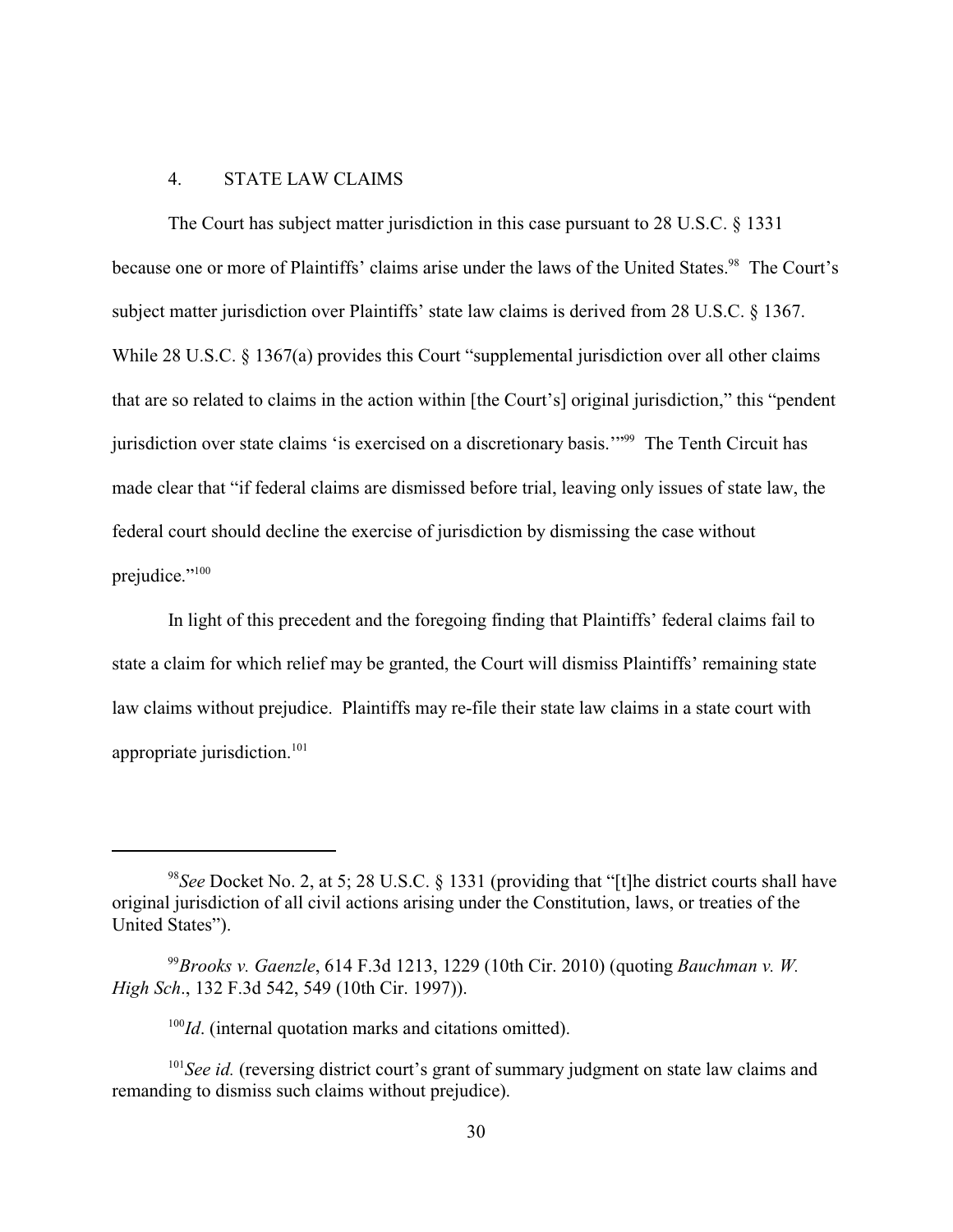### D. AMENDMENT

In their opposition, Plaintiffs briefly state that "in the event the Court finds Plaintiffs have not met their burden with respect to satisfying the Court in pleading an adequate amount of facts with the prescribed amount of particularity, Plaintiffs request the Court allow an amendment to the complaint."<sup> $102$ </sup> "Although the 'failure to file a formal motion is not always fatal, a request for leave to amend must give adequate notice to the district court and to the opposing party of the basis of the proposed amendment before the court is required to recognize that a motion for leave to amend is before it."<sup> $103$ </sup> "[A] brief request, made in opposition to a motion to dismiss, that neither describes nor gives grounds for amendment does not satisfy this standard."<sup>104</sup> Plaintiffs' brief request does not provide this Court or Defendants notice of any basis for amendment. Therefore, the Court declines to recognize Plaintiffs' brief statement as a motion to amend.

#### III. CONCLUSION

Based on the foregoing, it is hereby

ORDERED that Plaintiffs' Motion to Supplement Opposition to Defendant Chen et al Motion to Dismiss (Docket No. 107) is GRANTED. It is further

 $102$ Docket No. 95, at 5.

<sup>&</sup>lt;sup>103</sup> Koyle v. Wells Fargo Bank Minn., 470 F. App'x 712, 713 (10th Cir. 2012) (unpublished) (quoting *Calderon v. Kan. Dep't of Soc. and Rehab. Servs.*, 181 F.3d 1180, 1186 (10th Cir. 1999)).

<sup>&</sup>lt;sup>104</sup>Id. (citing *Garman v. Campbell Cnty. Sch. Dist. No. 1*, 630 F.3d 977, 986 (10th Cir. 2010); *Calderon*, 181 F.3d at 1185–87; *Glenn v. First Nat'l Bank in Grand Junction*, 868 F.2d 368, 370–71 (10th Cir. 1989)).